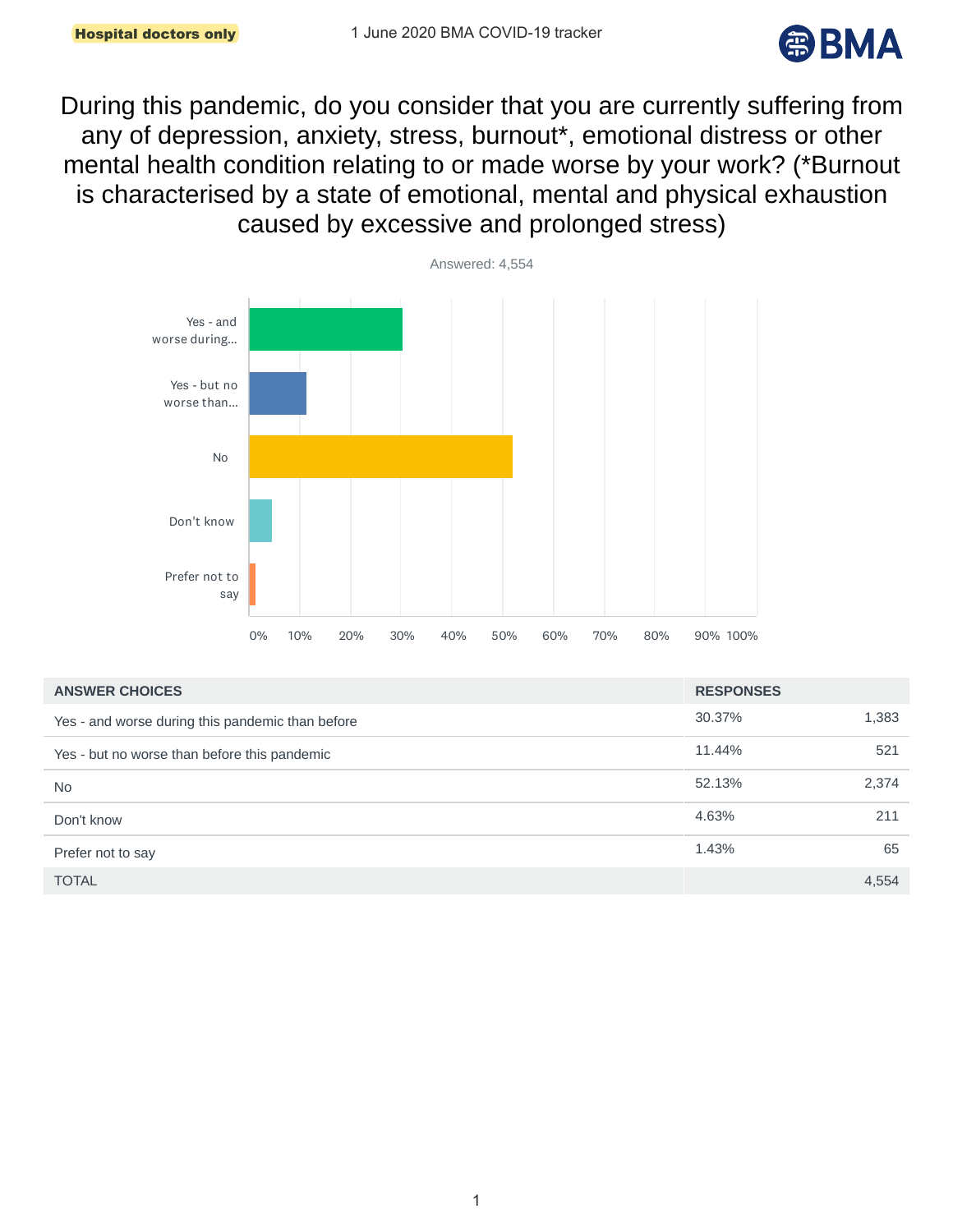

# During this pandemic have you had to access NHS wellbeing support services provided by either your employer or a third party?



| <b>ANSWER CHOICES</b> | <b>RESPONSES</b> |
|-----------------------|------------------|
| Yes                   | 50.50%<br>2,301  |
| <b>No</b>             | 2,146<br>47.10%  |
| Prefer not to say     | 109<br>2.39%     |
| <b>TOTAL</b>          | 4,556            |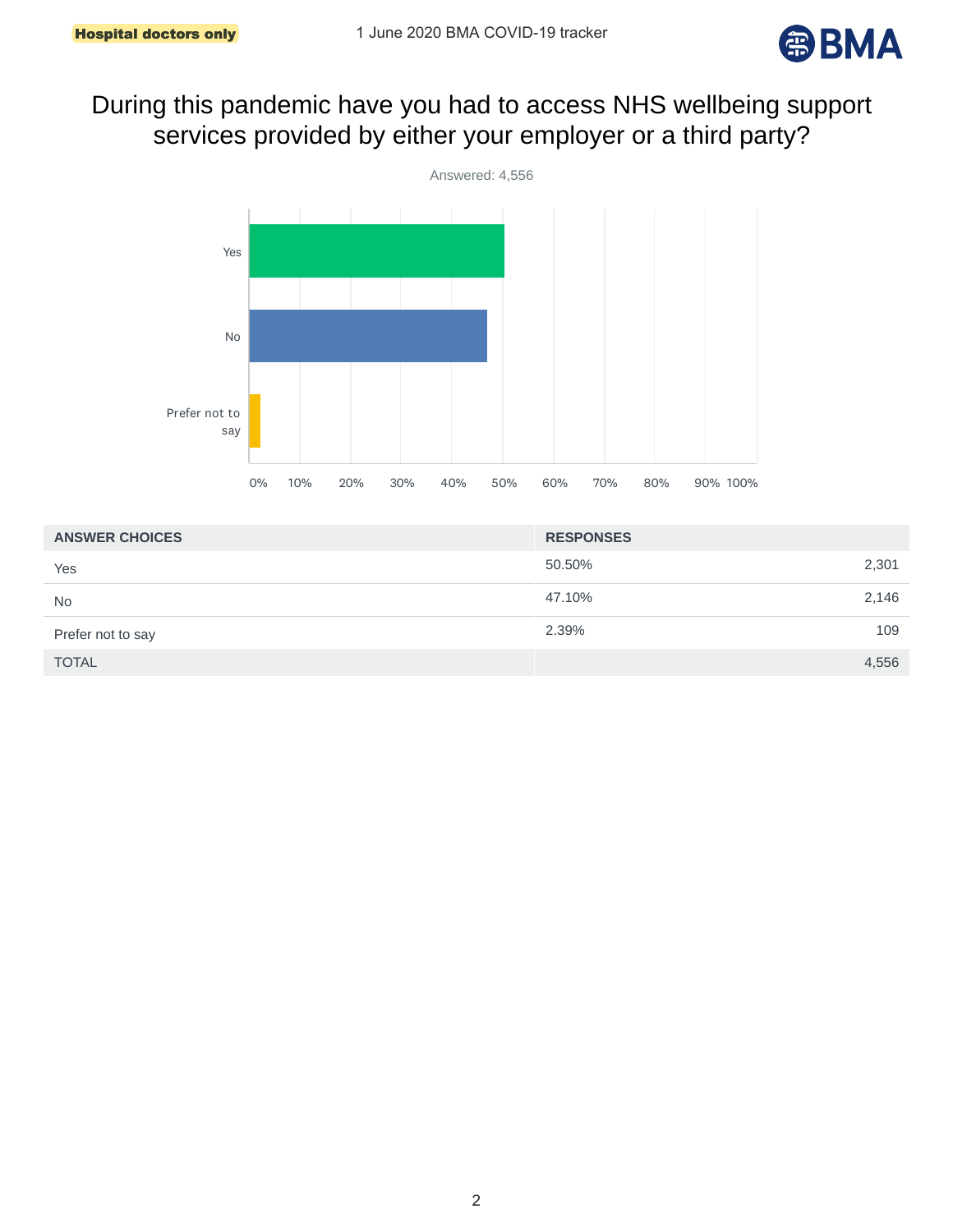

# Within the last two weeks, have you, or a member of your household, tried to access testing for Coronavirus (in your place of work, local NHS, or online)?



| <b>ANSWER CHOICES</b>                                              | <b>RESPONSES</b> |       |
|--------------------------------------------------------------------|------------------|-------|
| No - have not tried / not needed                                   | 79.69%           | 3,625 |
| Yes - testing was accessible / timely / convenient                 | 13.85%           | 630   |
| Yes - but testing was not accessible / not timely / not convenient | 5.74%            | 261   |
| Prefer not to say                                                  | 0.73%            | 33    |
| <b>TOTAL</b>                                                       |                  | 4,549 |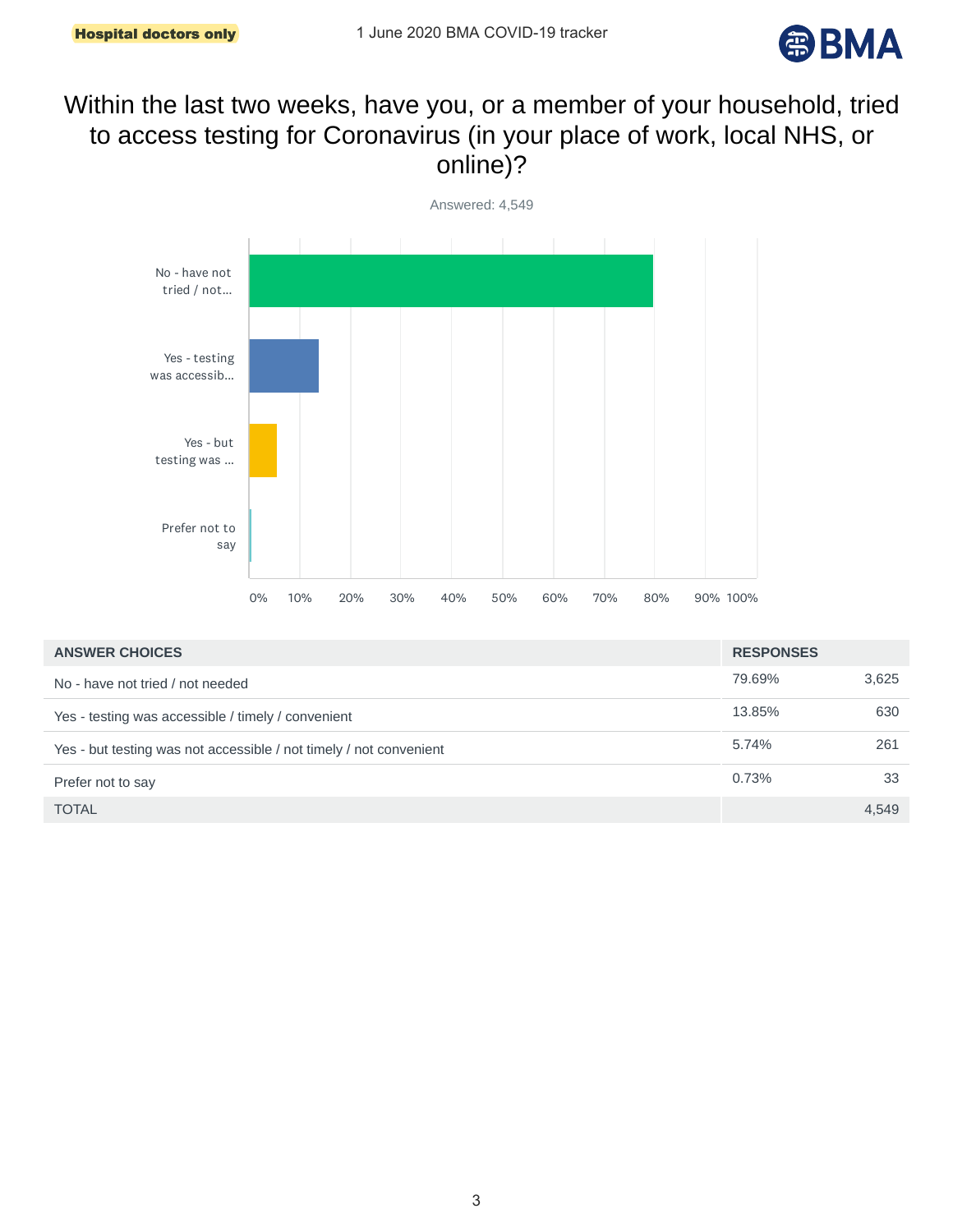

# How long after your test did it take to get the results?



| <b>ANSWER CHOICES</b>    | <b>RESPONSES</b> |     |
|--------------------------|------------------|-----|
| 1 day                    | 25.44%           | 218 |
| $2 - 3$ days             | 42.94%           | 368 |
| $4 - 7$ days             | 9.33%            | 80  |
| 8 - 14 days              | 1.98%            | 17  |
| 15 days and over         | 0.35%            | 3   |
| Not received results yet | 16.45%           | 141 |
| Can't remember           | 3.50%            | 30  |
| <b>TOTAL</b>             |                  | 857 |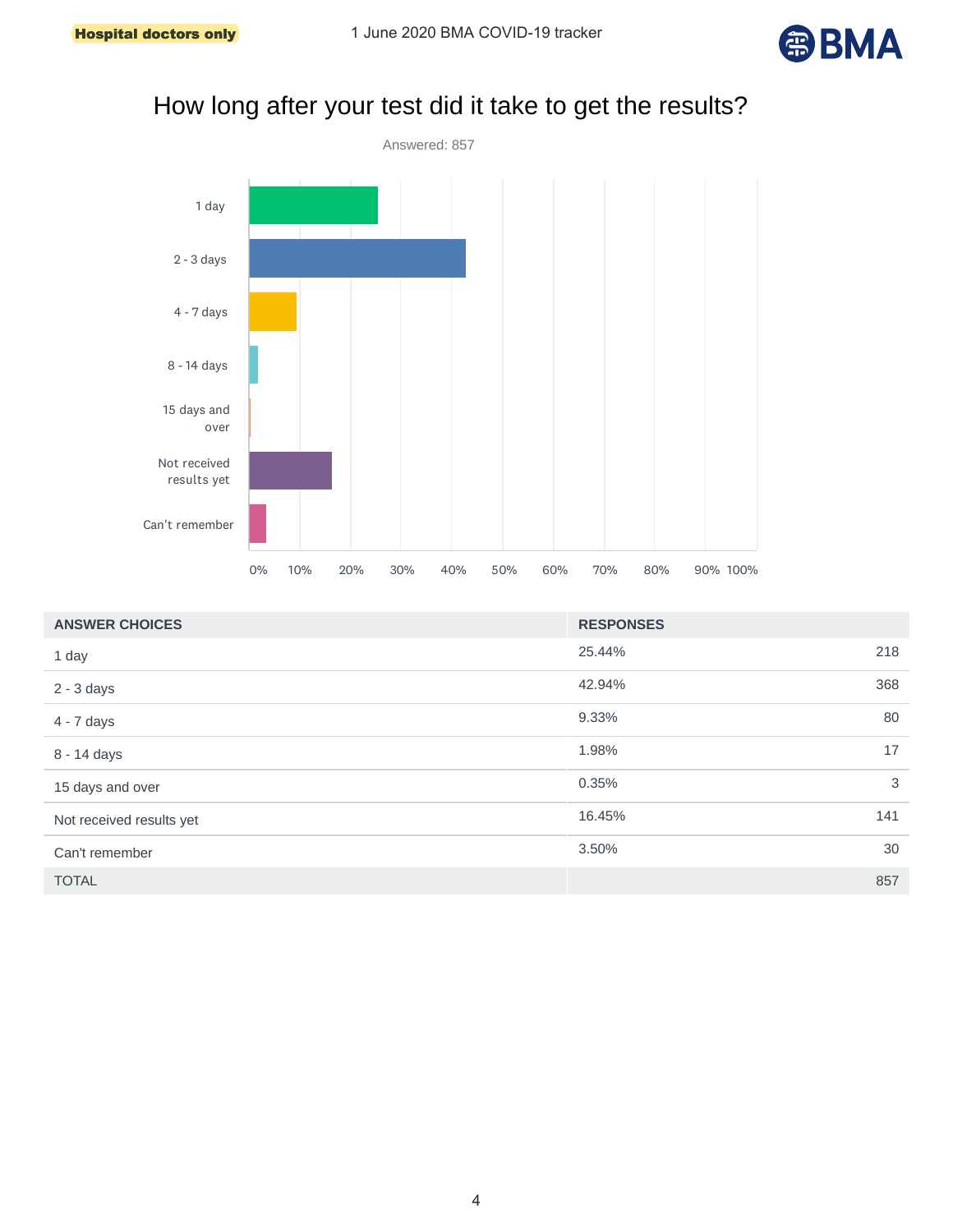

Have you been risk assessed in your place of work to test if you might be at increased risk from contact with Coronavirus patients in your current role?Please select whichever answer best matches your situation



| <b>ANSWER CHOICES</b>                                                | <b>RESPONSES</b> |                |
|----------------------------------------------------------------------|------------------|----------------|
| Yes - I have been assessed in person (including occupational health) | 16.75%           | 35             |
| Yes - my place of work has undertaken a desk-based assessment        | 39.71%           | 83             |
| No - I am not aware of any risk assessment in my place of work       | 38.28%           | 80             |
| No - I have been told explicitly I do not need to be assessed        | 1.91%            | $\overline{4}$ |
| No - I am not in a role that requires assessment                     | 3.35%            |                |
| <b>TOTAL</b>                                                         |                  | 209            |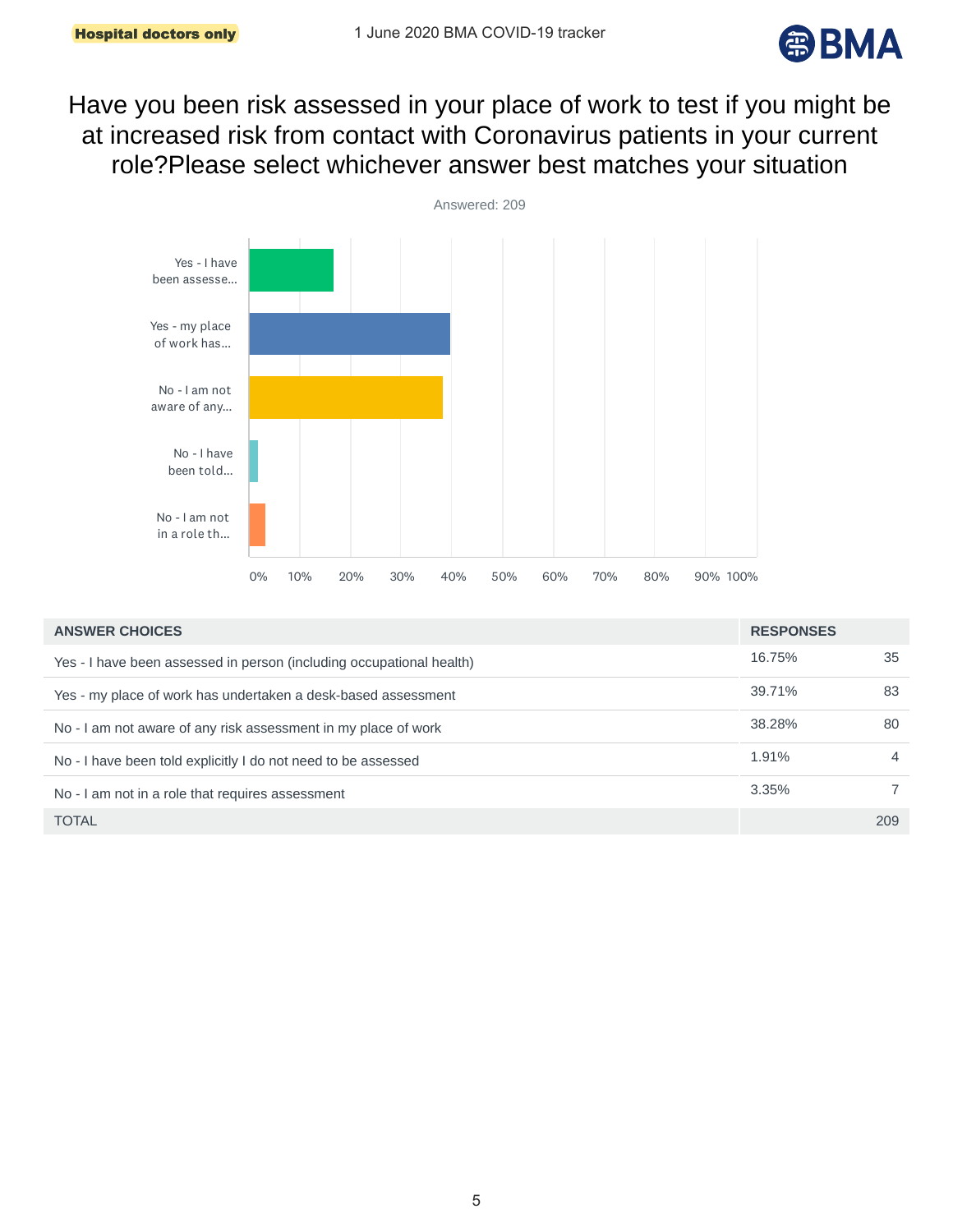

#### Please answer Yes or No to the following questions about your risk assessment



|                                                    | <b>YES</b>   | <b>NO</b>    | <b>TOTAL</b> |
|----------------------------------------------------|--------------|--------------|--------------|
| I was satisfied with the process of the assessment | 66.09%<br>76 | 33.91%<br>39 | 115          |
| I was satisfied with the outcome of the assessment | 70.27%<br>78 | 29.73%<br>33 |              |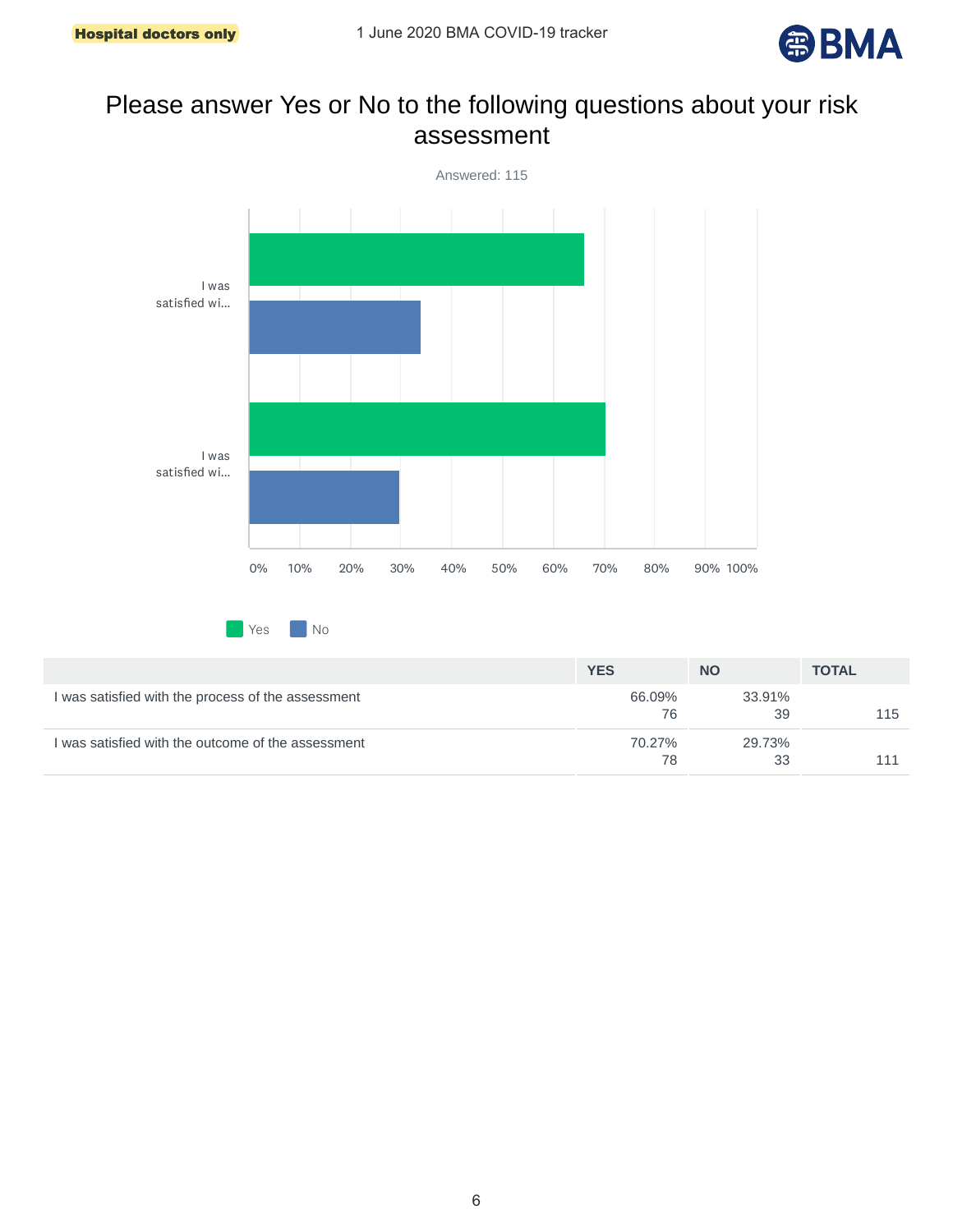

#### Do you believe that you should have been risk-assessed to test if you might be at increased risk from contact with Coronavirus patients in your current role?



| <b>ANSWER CHOICES</b> | <b>RESPONSES</b> |
|-----------------------|------------------|
| Yes                   | 64<br>77.11%     |
| <b>No</b>             | 7.23%<br>6       |
| Don't know            | 15.66%<br>13     |
| <b>TOTAL</b>          | 83               |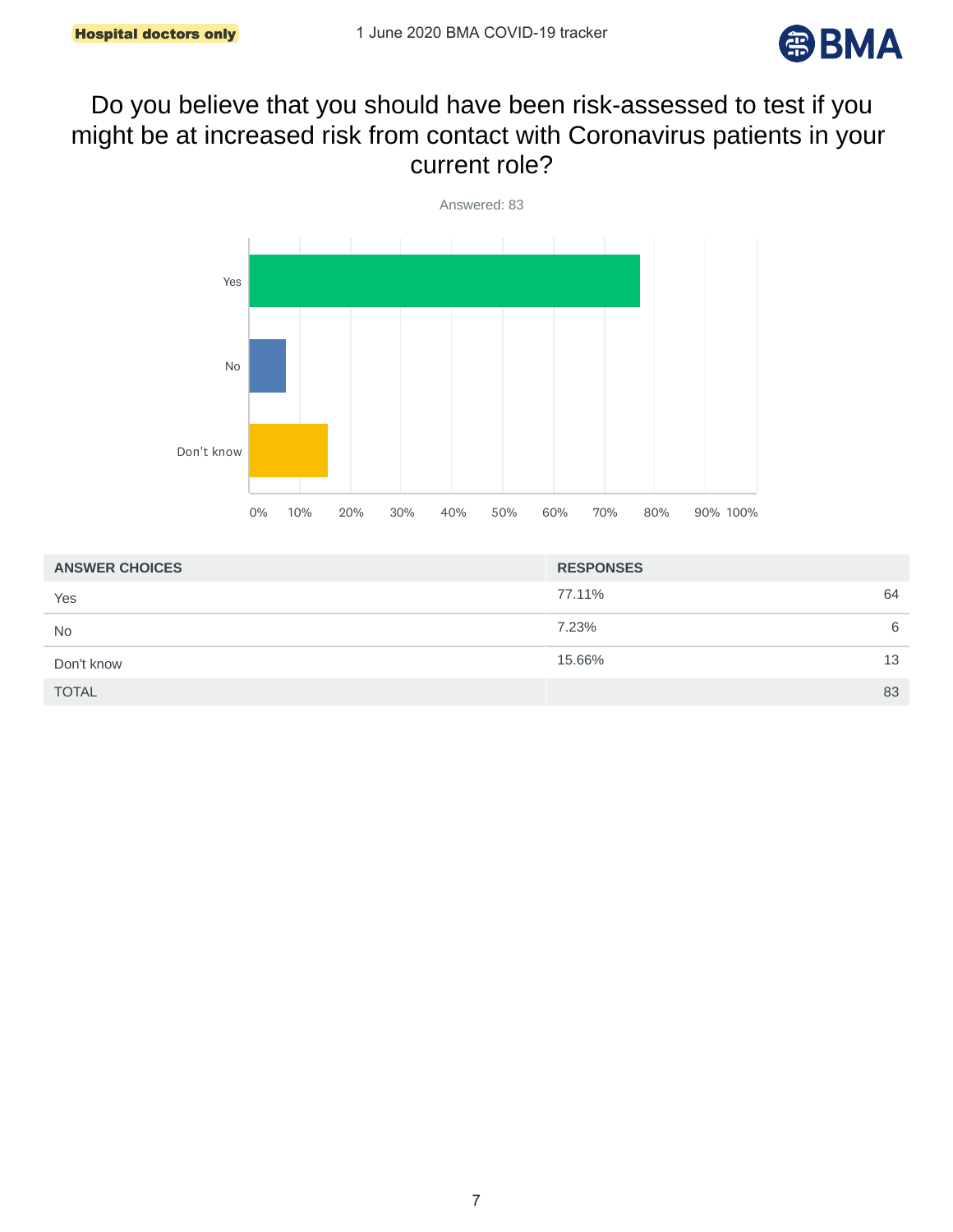

# Do you have any dependent children or other caring responsibilities?



**Yes** No

|                                                 | <b>YES</b> | <b>NO</b> | <b>TOTAL</b> |
|-------------------------------------------------|------------|-----------|--------------|
| Pre-school age children                         | 16.94%     | 83.06%    |              |
|                                                 | 628        | 3,080     | 3,708        |
| School age children                             | 38.48%     | 61.52%    |              |
|                                                 | 1,612      | 2,577     | 4,189        |
| Children with learning or physical disabilities | 4.38%      | 95.62%    |              |
|                                                 | 154        | 3,364     | 3,518        |
| Adult family members or friends                 | 30.98%     | 69.02%    |              |
|                                                 | 1,207      | 2,689     | 3,896        |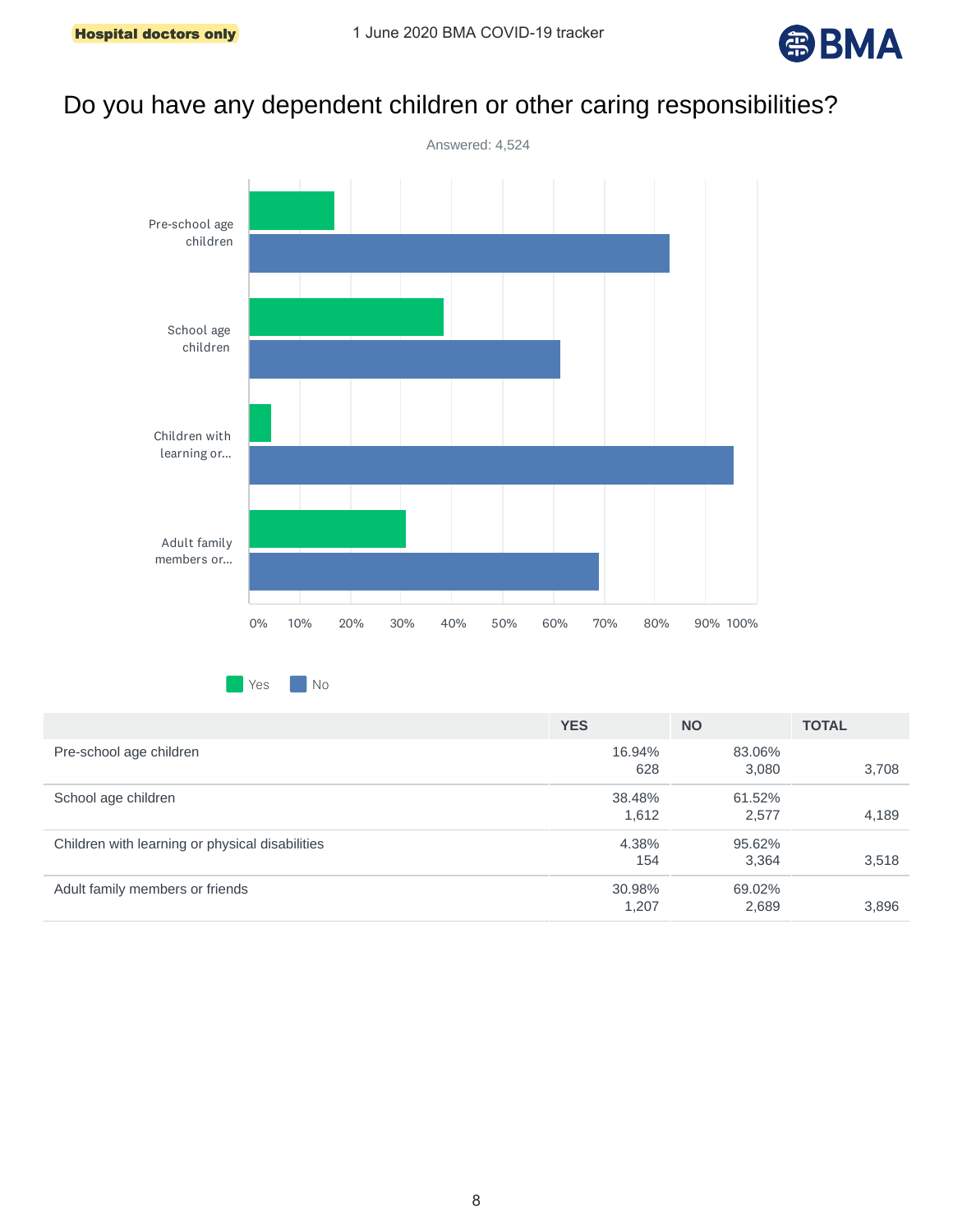

# Have you had to make any changes to your childcare or working arrangements in order to manage work and family life during the pandemic?



Yes No

|                                                                                                                  | <b>YES</b>      | <b>NO</b>       | <b>TOTAL</b> |
|------------------------------------------------------------------------------------------------------------------|-----------------|-----------------|--------------|
| I have had to pay for a greater number of hours of childcare                                                     | 12.11%<br>212   | 87.89%<br>1.539 | 1,751        |
| The cost of my childcare per hour has gone up                                                                    | 9.33%<br>162    | 90.67%<br>1.574 | 1.736        |
| I have had to find a new childcare provider because my normal childcare was not available                        | 22.04%<br>395   | 77.96%<br>1.397 | 1.792        |
| I have had to use multiple childcare providers                                                                   | $9.22\%$<br>160 | 90.78%<br>1.575 | 1.735        |
| I have been unable to work or have had to reduce my hours because I could not find sufficient / any<br>childcare | 12.96%<br>229   | 87.04%<br>1.538 | 1.767        |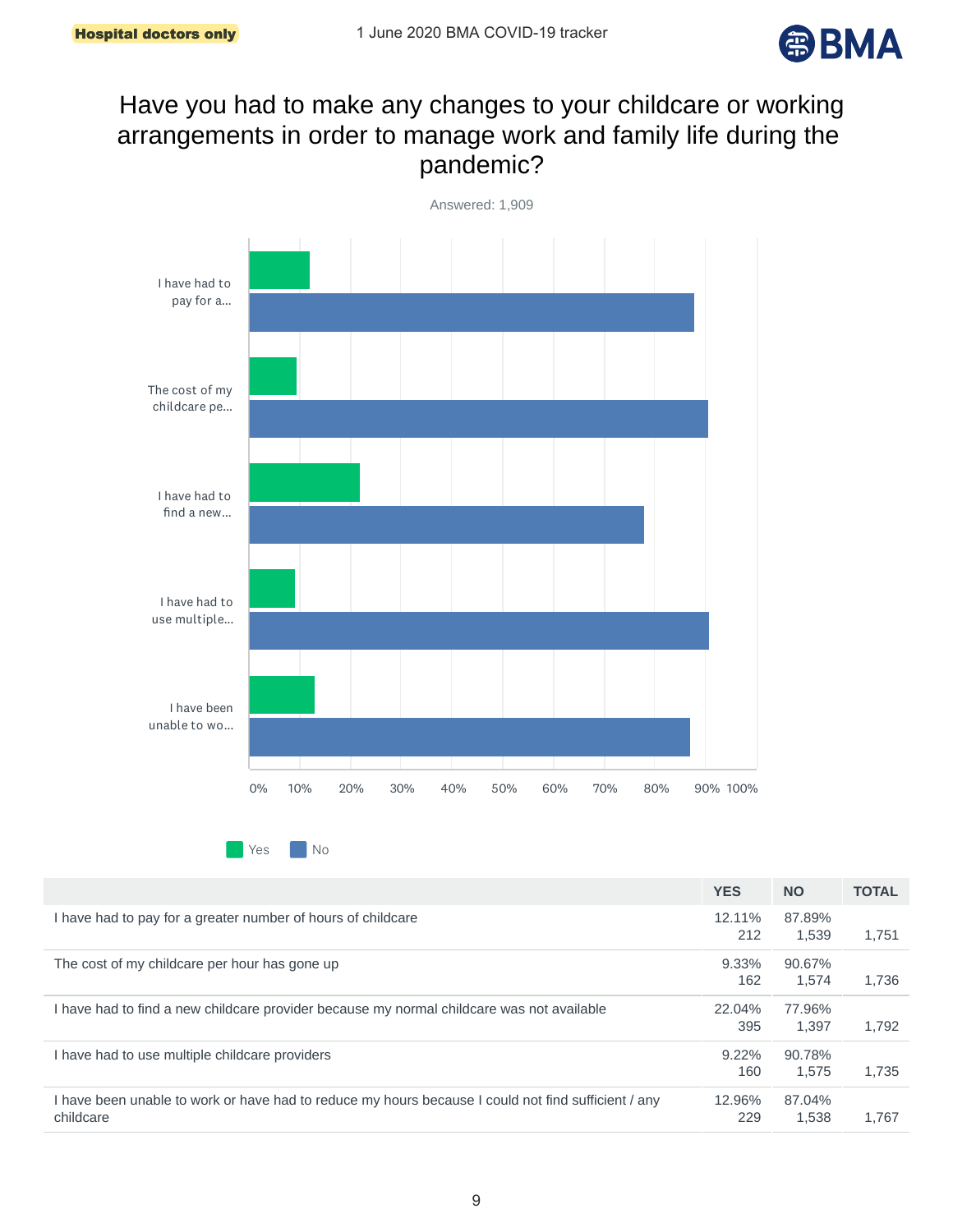

# Do you work in an aerosol generating procedure (AGP) area (including in Intensive Care Units or the hot zone of an Emergency Department)?



| <b>ANSWER CHOICES</b> | <b>RESPONSES</b> |       |
|-----------------------|------------------|-------|
| Yes                   | 54.31%           | 2,439 |
| <b>No</b>             | 45.69%           | 2,052 |
| <b>TOTAL</b>          |                  | 4,491 |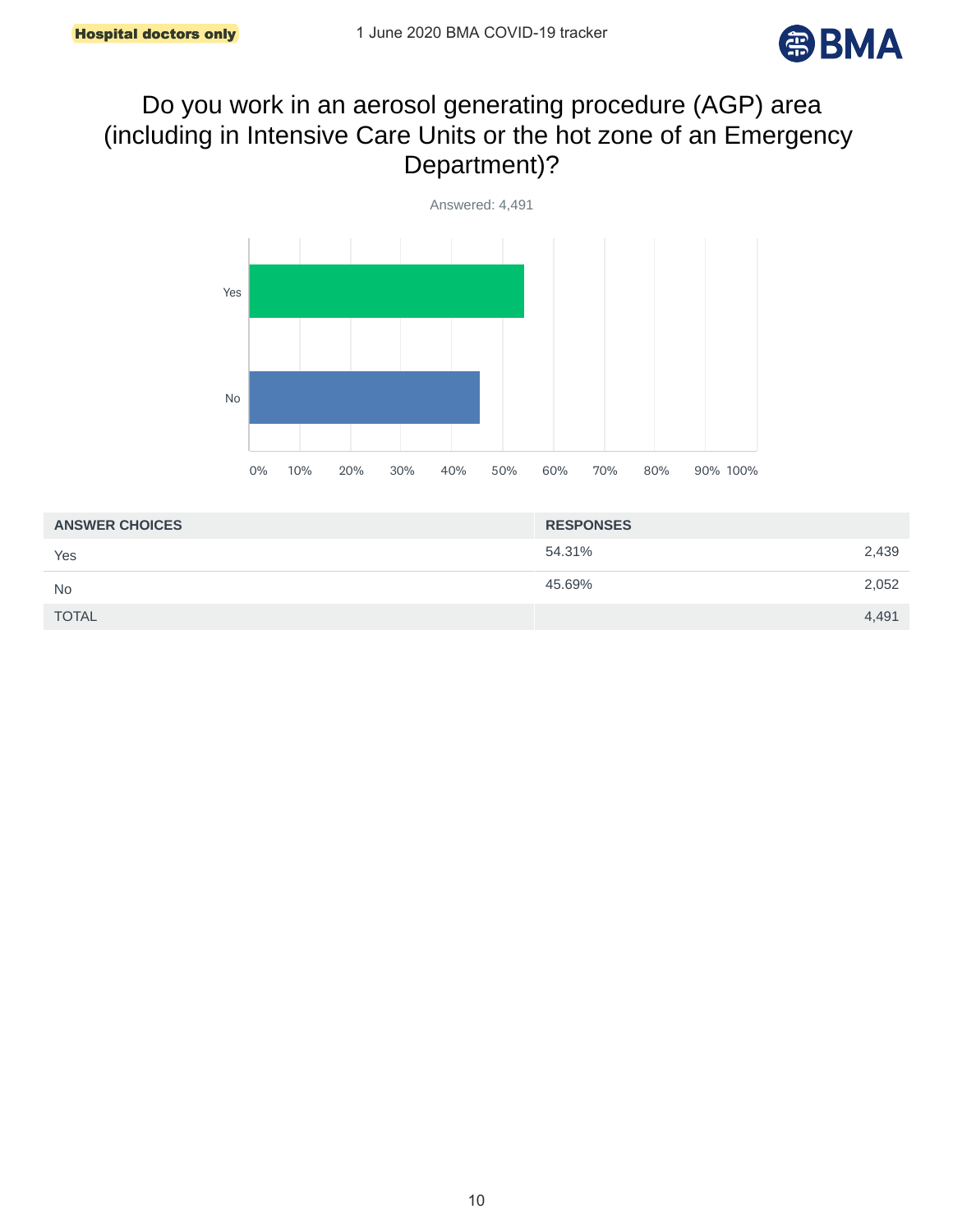

# Over the last week, have you had adequate supplies or shortages of the following PPE?

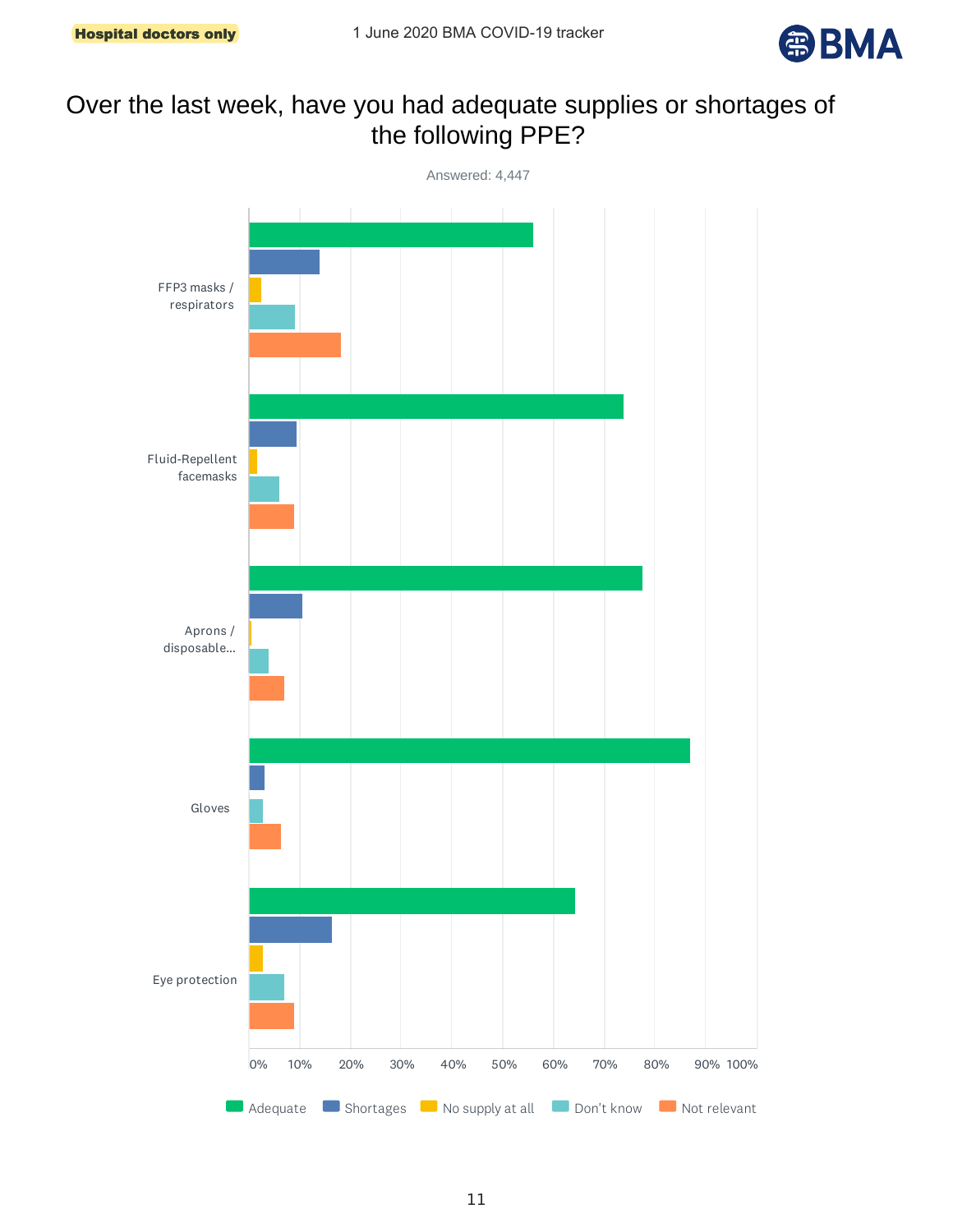

|                           | <b>ADEOUATE</b> | <b>SHORTAGES</b> | <b>NO SUPPLY AT ALL</b> | <b>DON'T KNOW</b> | <b>NOT RELEVANT</b> | <b>TOTAL</b> |
|---------------------------|-----------------|------------------|-------------------------|-------------------|---------------------|--------------|
| FFP3 masks / respirators  | 56.06%<br>2.489 | 13.94%<br>619    | 2.55%<br>113            | 9.21%<br>409      | 18.24%<br>810       | 4.440        |
| Fluid-Repellent facemasks | 73.95%<br>3.276 | 9.41%<br>417     | 1.58%<br>70             | 5.98%<br>265      | 9.07%<br>402        | 4,430        |
| Aprons / disposable gowns | 77.54%<br>3.439 | 10.57%<br>469    | 0.72%<br>32             | 4.01%<br>178      | 7.15%<br>317        | 4,435        |
| Gloves                    | 87.13%<br>3.864 | 3.13%<br>139     | 0.23%<br>10             | 3.00%<br>133      | 6.52%<br>289        | 4,435        |
| Eye protection            | 64.34%<br>2,853 | 16.62%<br>737    | 2.84%<br>126            | 7.19%<br>319      | 9.00%<br>399        | 4.434        |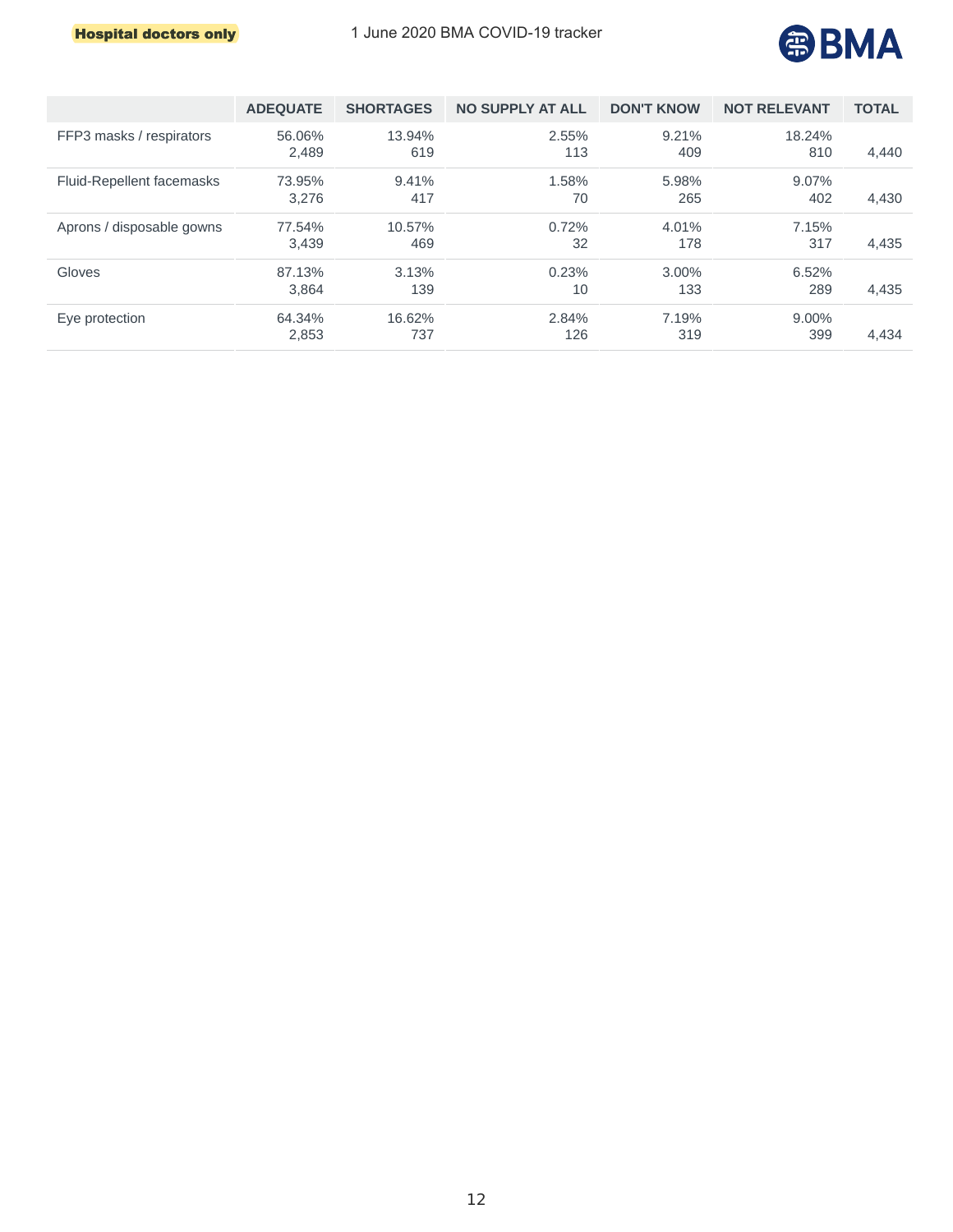

# Have you ever felt pressured to see a patient without adequate protection?



| <b>ANSWER CHOICES</b> | <b>RESPONSES</b> |
|-----------------------|------------------|
| Often                 | 238<br>5.37%     |
| Sometimes             | 1,096<br>24.75%  |
| <b>Never</b>          | 3,094<br>69.87%  |
| <b>TOTAL</b>          | 4,428            |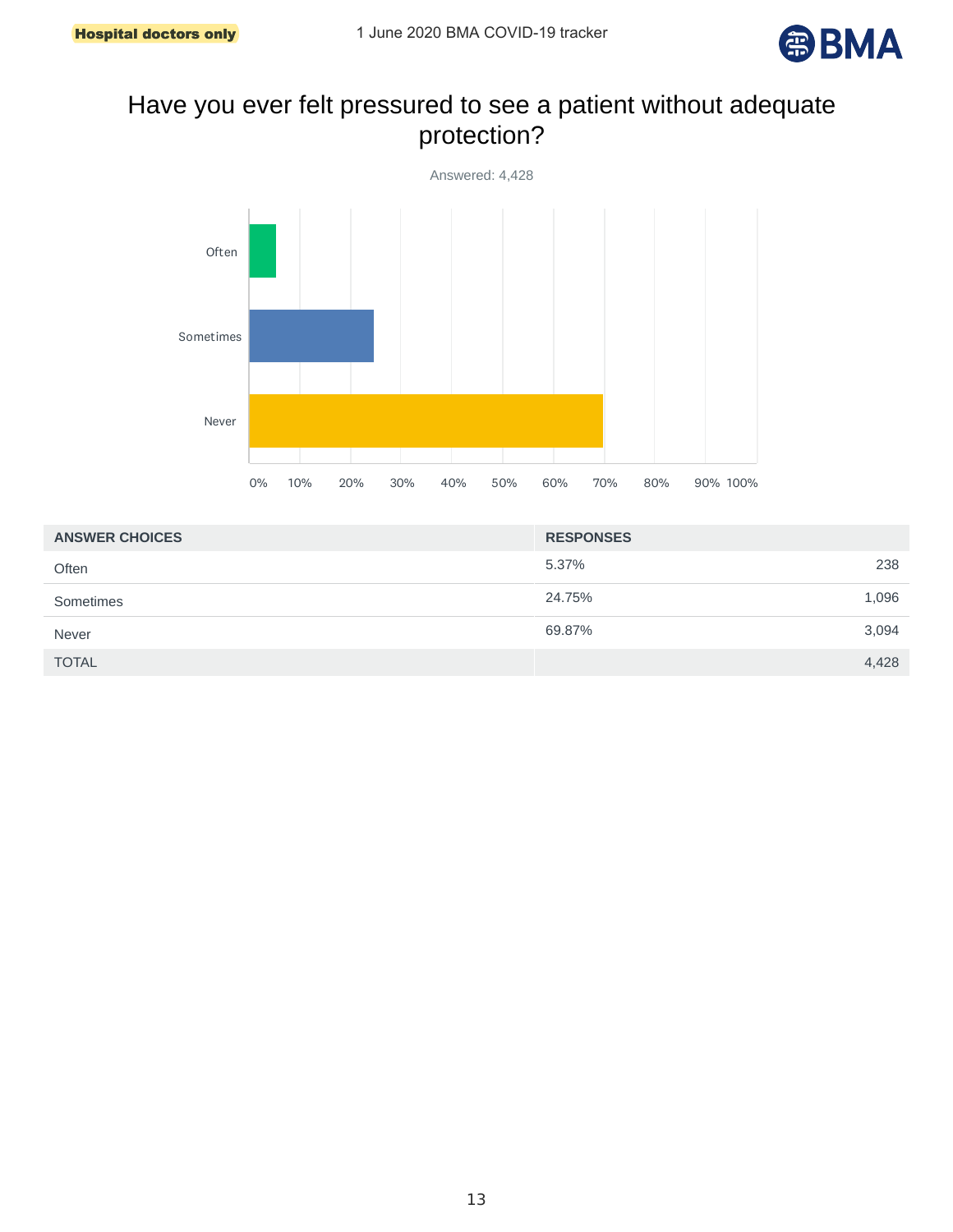

# If you have been fit tested for a mask/respirator, which of the following best describes your experience?



| <b>ANSWER CHOICES</b>                                                | <b>RESPONSES</b> |       |
|----------------------------------------------------------------------|------------------|-------|
| passed the fit testing first time                                    | 47.04%           | 2,083 |
| I had to try one or more alternative masks/respirator before passing | 20.66%           | 915   |
| I failed the fit testing                                             | 7.38%            | 327   |
| I have not been fit tested                                           | 16.85%           | 746   |
| I do not need to be fit tested                                       | 8.06%            | 357   |
| <b>TOTAL</b>                                                         |                  | 4,428 |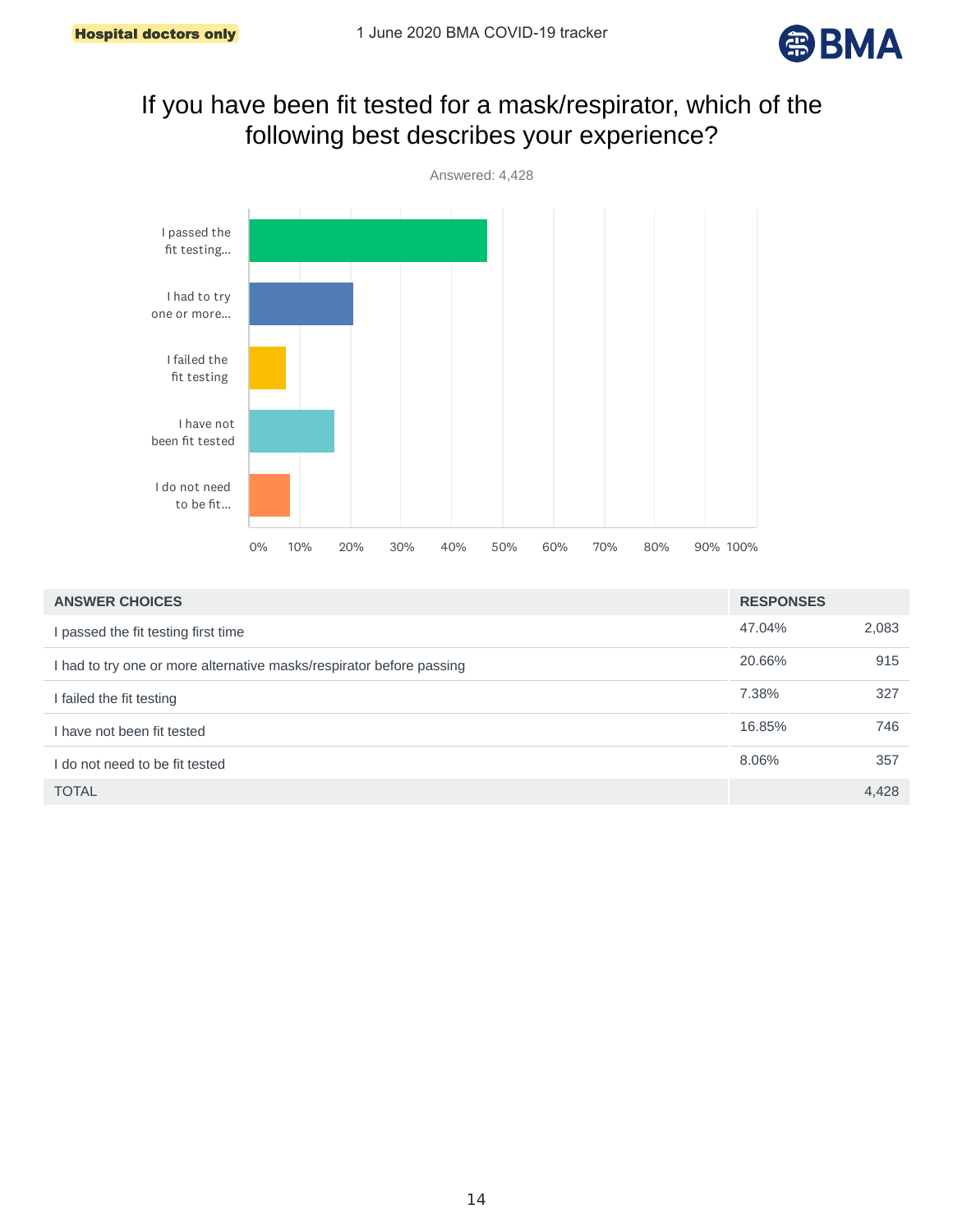

# Taking everything into account, do you feel safely protected from coronavirus infection in your place of work?



| <b>ANSWER CHOICES</b> | <b>RESPONSES</b> |  |
|-----------------------|------------------|--|
| Fully                 | 33.42%<br>1,479  |  |
| Partly                | 2,489<br>56.25%  |  |
| Not at all            | 6.44%<br>285     |  |
| Don't know            | 172<br>3.89%     |  |
| <b>TOTAL</b>          | 4,425            |  |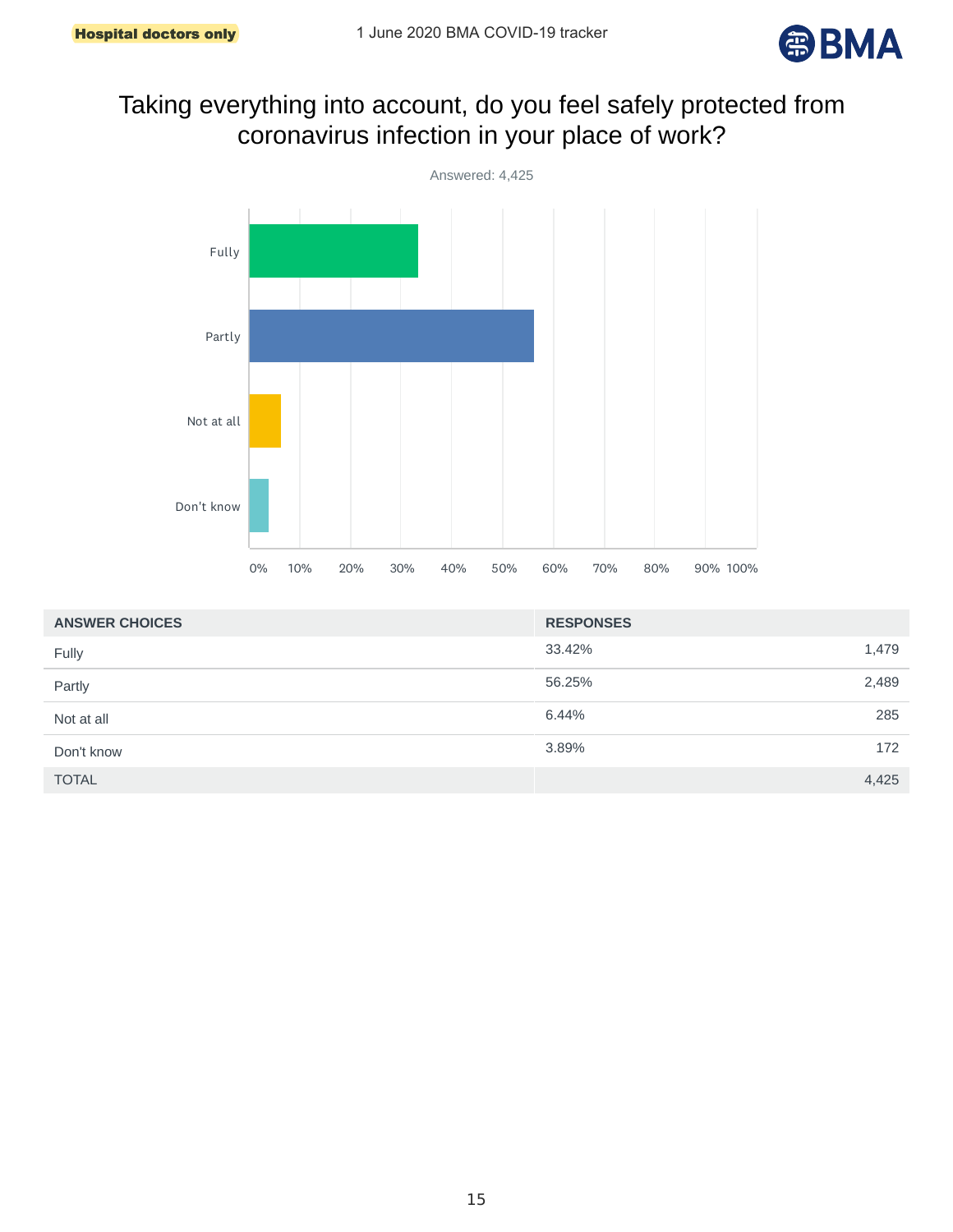

# Over the last week, what change, if any, have you experienced in the level of demand for non-Covid patient care?



| <b>ANSWER CHOICES</b>                                   | <b>RESPONSES</b> |       |
|---------------------------------------------------------|------------------|-------|
| Back to pre-March level of demand                       | 11.95%           | 513   |
| Significant increase, but at lower level than pre-March | 38.38%           | 1,648 |
| Slight increase                                         | 22.33%           | 959   |
| No change                                               | 7.87%            | 338   |
| Slight decrease                                         | 5.31%            | 228   |
| Significant decrease                                    | 9.11%            | 391   |
| Don't know / only work in Covid areas                   | 5.05%            | 217   |
| <b>TOTAL</b>                                            |                  | 4,294 |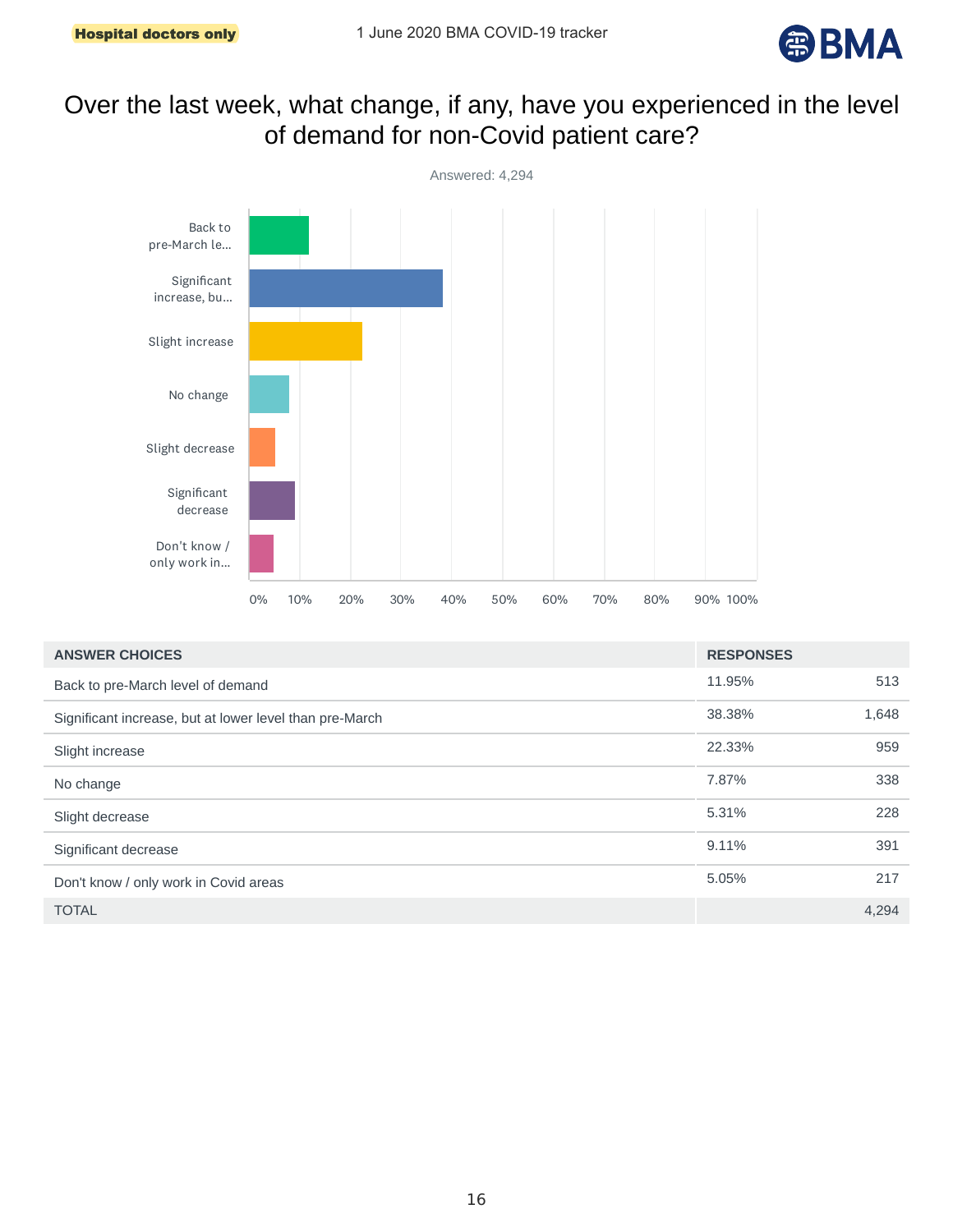

To what extent is prioritisation of patients with possible or confirmed Covid-19 in your place of work or the local NHS affecting the care available to those patients with no Covid-19 symptoms?



| <b>ANSWER CHOICES</b>           | <b>RESPONSES</b> |       |
|---------------------------------|------------------|-------|
| Significantly worsening         | 28.23%           | 1,214 |
| Slightly worsening              | 23.60%           | 1,015 |
| Neither worsening nor improving | 20.60%           | 886   |
| Slightly improving              | 7.58%            | 326   |
| Significantly improving         | 2.84%            | 122   |
| Too soon to know                | 6.93%            | 298   |
| Don't know                      | 10.23%           | 440   |
| <b>TOTAL</b>                    |                  | 4,301 |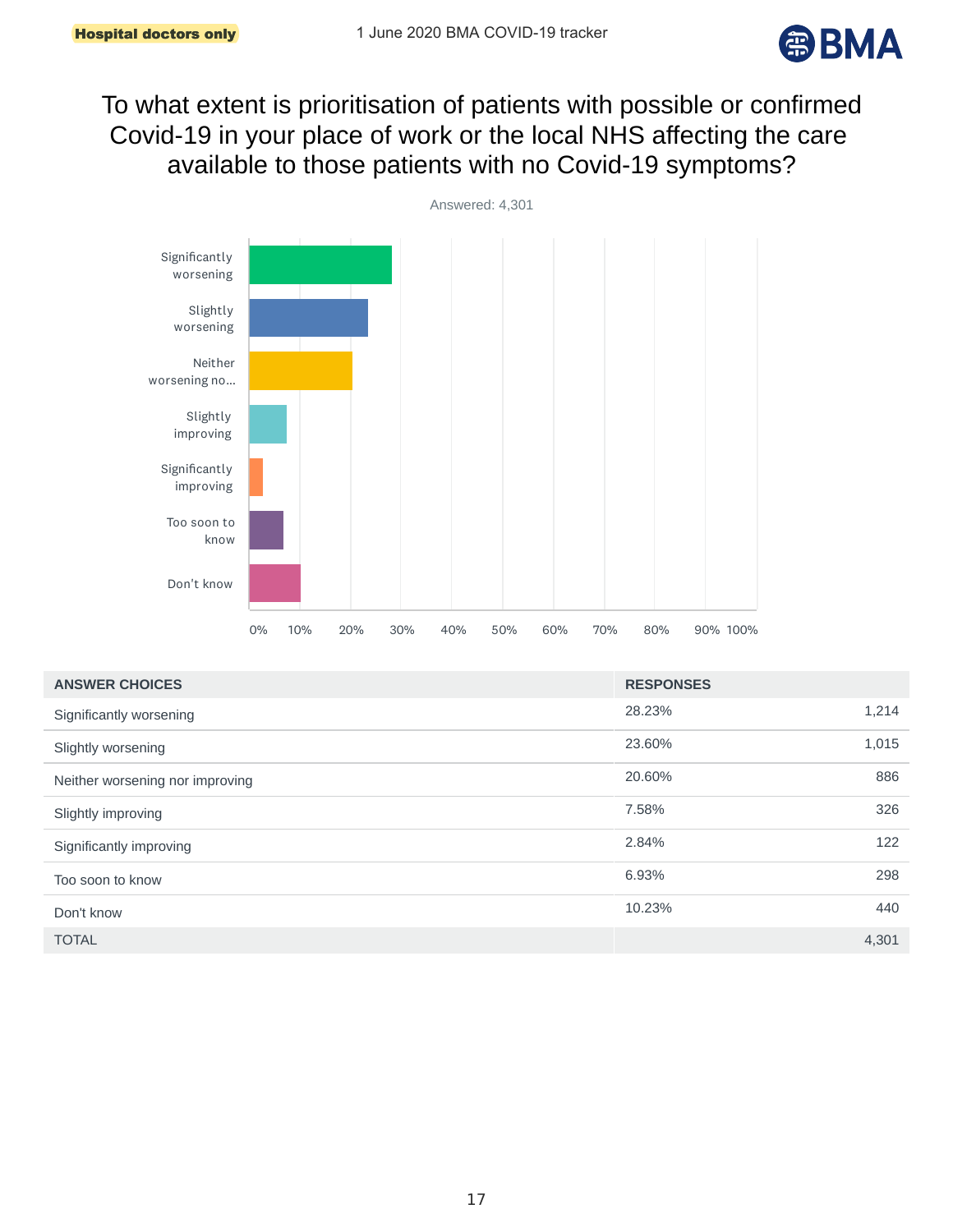

### How confident are you about your ability to manage patient demand as normal NHS services are resumed?



|                                                              | <b>NOT AT ALL</b><br><b>CONFIDENT</b> | <b>NOT VERY</b><br><b>CONFIDENT</b> | <b>SLIGHTLY</b><br><b>CONFIDENT</b> | <b>VERY</b><br><b>CONFIDENT</b> | <b>TOTAL</b> |
|--------------------------------------------------------------|---------------------------------------|-------------------------------------|-------------------------------------|---------------------------------|--------------|
| In your own department or practice                           | 18.68%<br>800                         | 31.34%<br>1.342                     | 35.64%<br>1.526                     | 14.34%<br>614                   | 4.282        |
| In your local health economy (e.g.<br>accessing diagnostics) | 17.72%<br>750                         | 35.37%<br>1.497                     | 37.90%<br>1.604                     | $9.00\%$<br>381                 | 4.232        |
| In community settings (e.g. care homes)                      | 25.19%<br>1.008                       | 45.34%<br>1.814                     | 26.02%<br>1.041                     | 3.45%<br>138                    | 4.001        |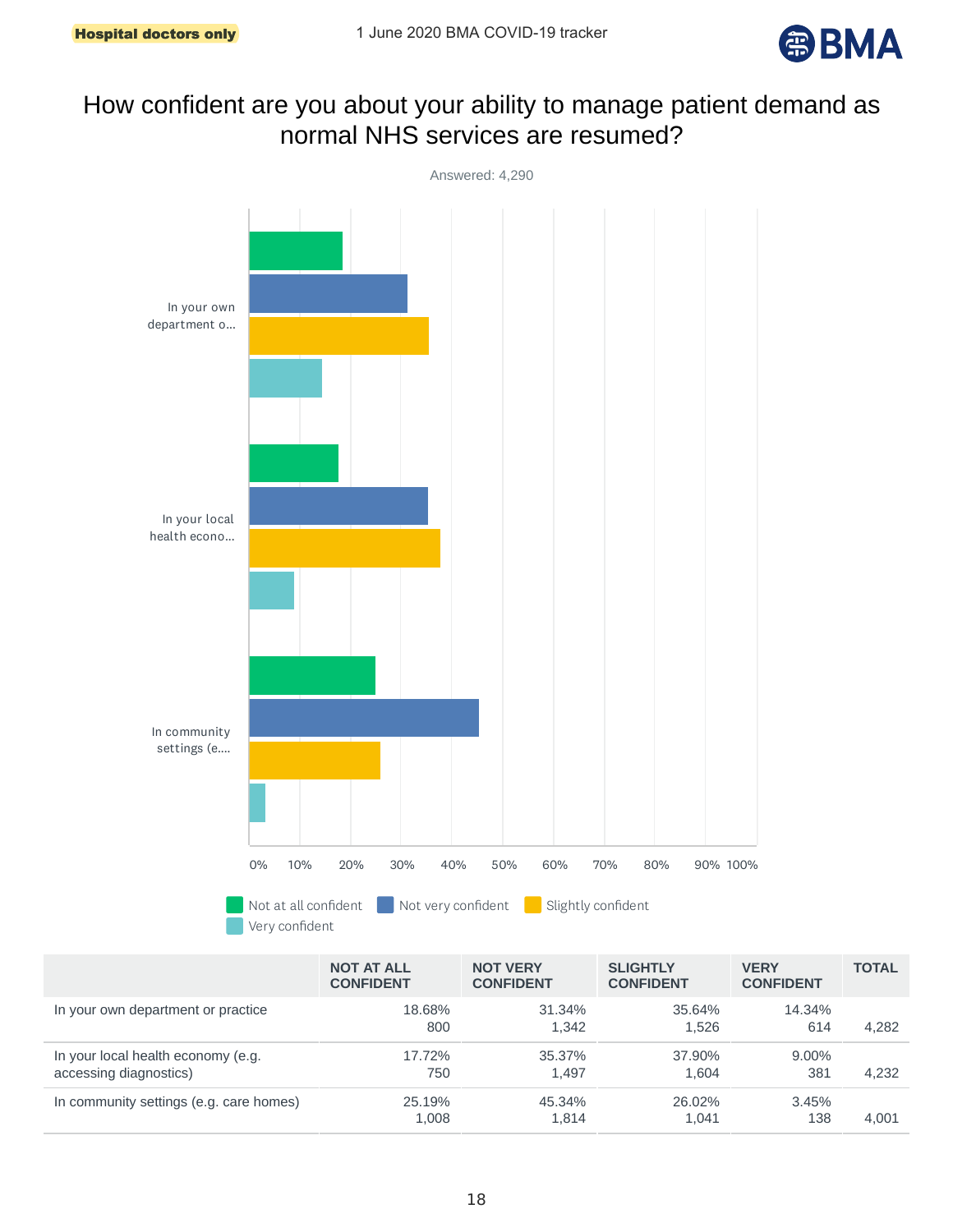

# How confident are you about your ability to manage patient demand if there is a second peak of Covid-19?



| <b>ANSWER CHOICES</b> | <b>RESPONSES</b> |       |
|-----------------------|------------------|-------|
| Not at all confident  | 16.26%           | 698   |
| Not very confident    | 27.08%           | 1,163 |
| Slightly confident    | 39.54%           | 1,698 |
| Very confident        | 15.02%           | 645   |
| Not relevant          | 2.10%            | 90    |
| <b>TOTAL</b>          |                  | 4,294 |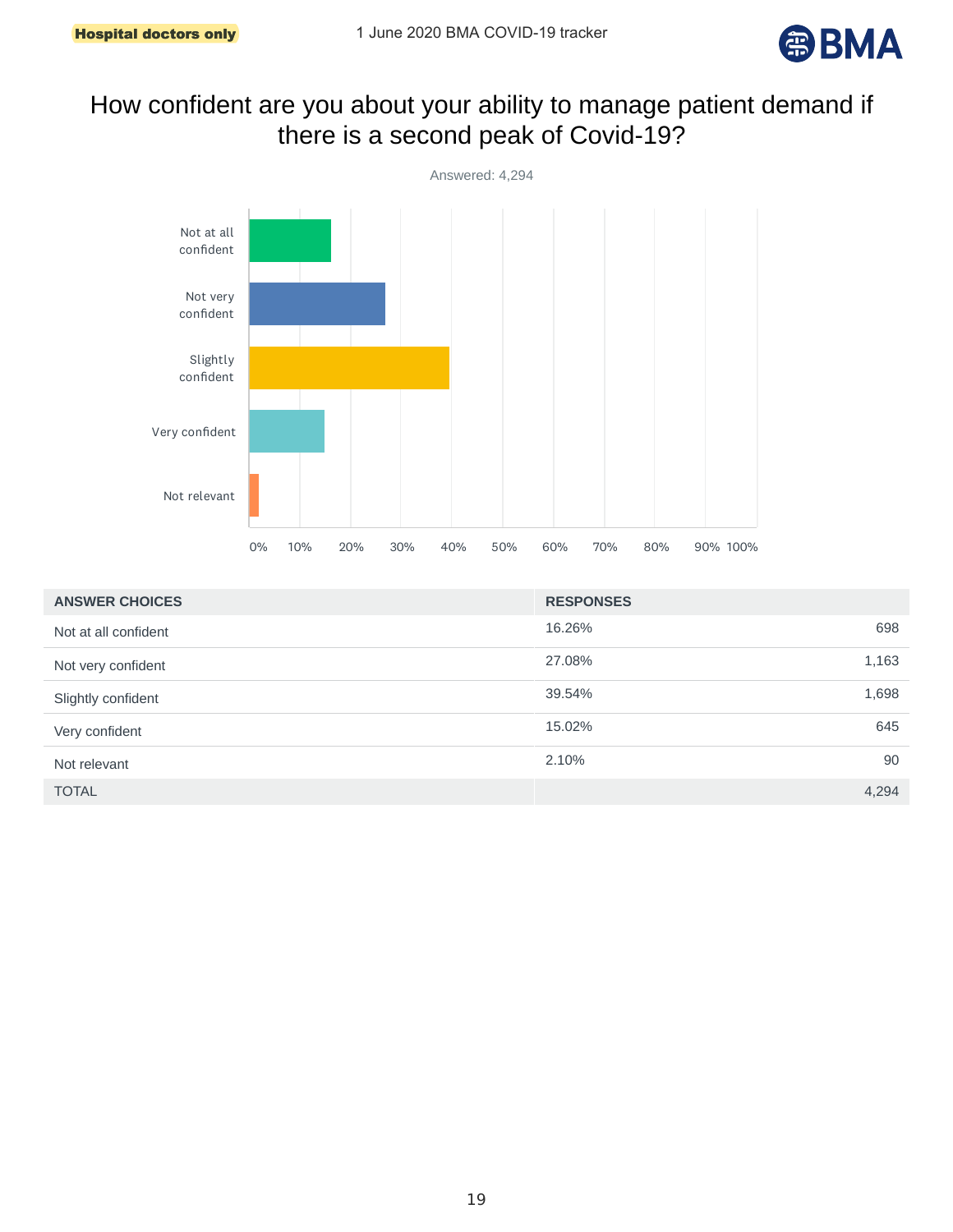

# What engagement, if any, has there been with you in place of work /your local health economy, around how the increased patient demand will be managed as normal NHS services are resumed?



| <b>ANSWER CHOICES</b> | <b>RESPONSES</b> |       |
|-----------------------|------------------|-------|
| Significant           | 11.27%           | 485   |
| Some                  | 39.81%           | 1,713 |
| None                  | 24.12%           | 1,038 |
| Not aware / not sure  | 23.12%           | 995   |
| Not relevant          | 1.67%            | 72    |
| <b>TOTAL</b>          |                  | 4,303 |

20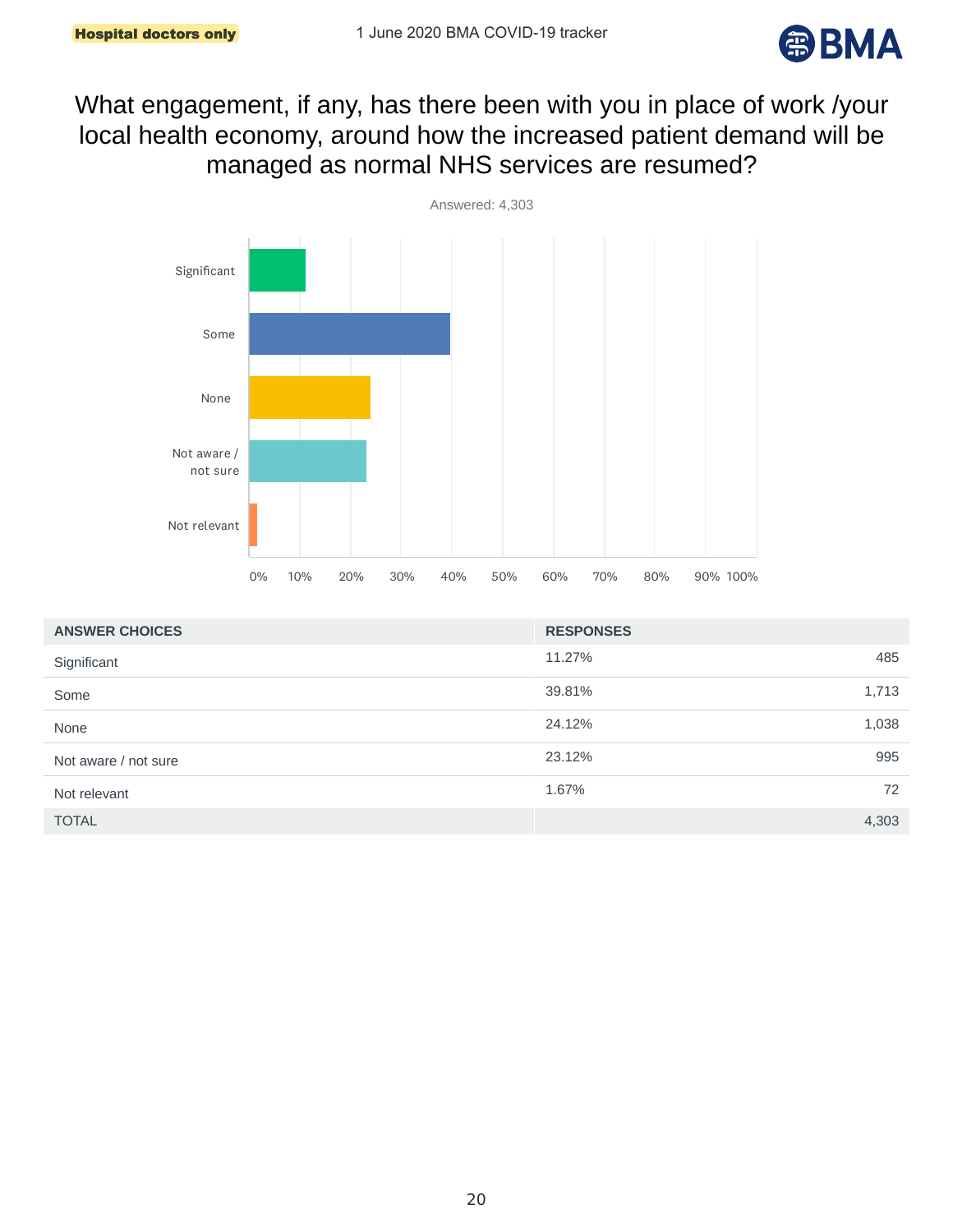

# In your experience, how effective have the changes made in your place of work been in combatting the pandemic?



| <b>ANSWER CHOICES</b>                 | <b>RESPONSES</b> |       |
|---------------------------------------|------------------|-------|
| Very effective                        | 30.23%           | 1,301 |
| Somewhat effective                    | 51.44%           | 2,214 |
| Neither effective nor ineffective     | 5.81%            | 250   |
| Somewhat ineffective                  | 4.67%            | 201   |
| Very ineffective                      | 2.44%            | 105   |
| Not sure                              | 4.93%            | 212   |
| No changes for me in my place of work | 0.49%            | 21    |
| <b>TOTAL</b>                          |                  | 4,304 |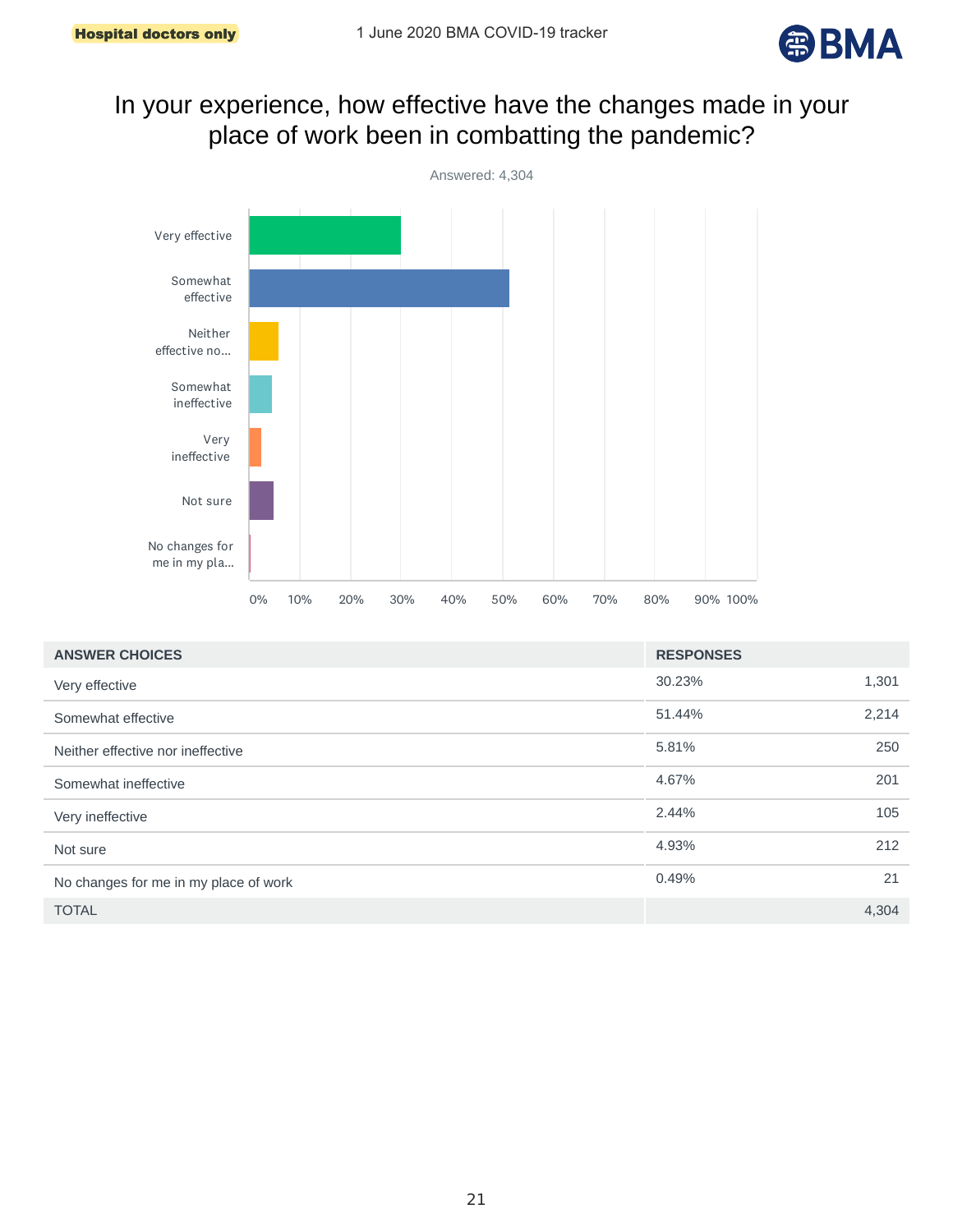

# Which of these changes do you feel should be retained in the longerterm? Please tick all that apply

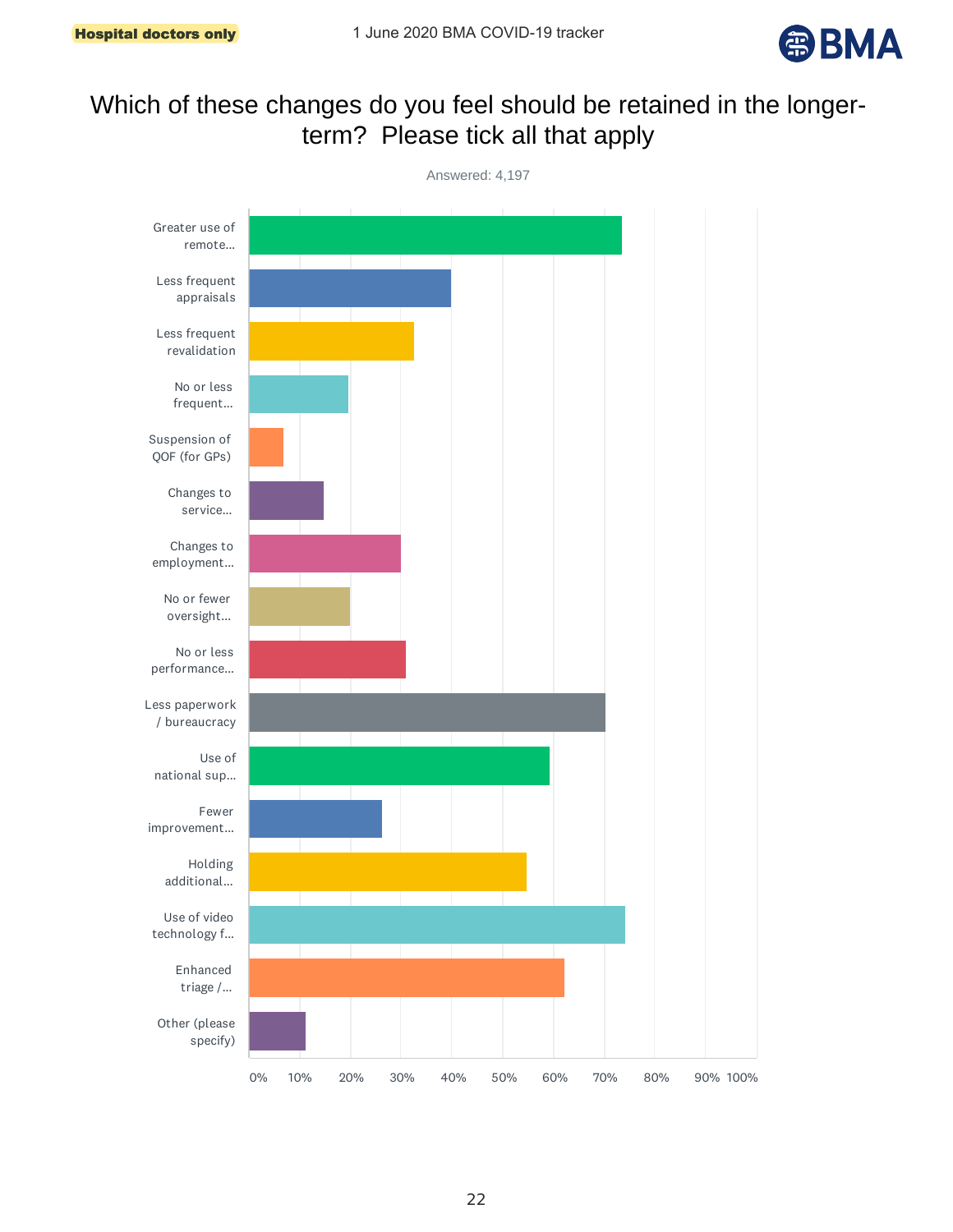

| <b>ANSWER CHOICES</b>                                                            | <b>RESPONSES</b> |       |
|----------------------------------------------------------------------------------|------------------|-------|
| Greater use of remote consultations                                              | 73.70%           | 3,093 |
| Less frequent appraisals                                                         | 40.03%           | 1,680 |
| Less frequent revalidation                                                       | 32.55%           | 1,366 |
| No or less frequent inspections (e.g. CQC in England)                            | 19.70%           | 827   |
| Suspension of QOF (for GPs)                                                      | 7.01%            | 294   |
| Changes to service contracts (e.g. move to block, suspension of CQUIN)           | 14.87%           | 624   |
| Changes to employment contracts / rotas / job plans                              | 30.12%           | 1,264 |
| No or fewer oversight meetings                                                   | 20.18%           | 847   |
| No or less performance management (e.g. RTT targets)                             | 30.97%           | 1,300 |
| Less paperwork / bureaucracy                                                     | 70.38%           | 2,954 |
| Use of national supply chains for PPE                                            | 59.52%           | 2,498 |
| Fewer improvement initiatives / meetings                                         | 26.28%           | 1,103 |
| Holding additional "spare" critical care capacity                                | 54.78%           | 2,299 |
| Use of video technology for virtual MDTs, clinical team meetings, Medical Boards | 74.31%           | 3,119 |
| Enhanced triage / prioritising referrals                                         | 62.31%           | 2,615 |
| Other (please specify)                                                           | 11.20%           | 470   |
| Total Respondents: 4,197                                                         |                  |       |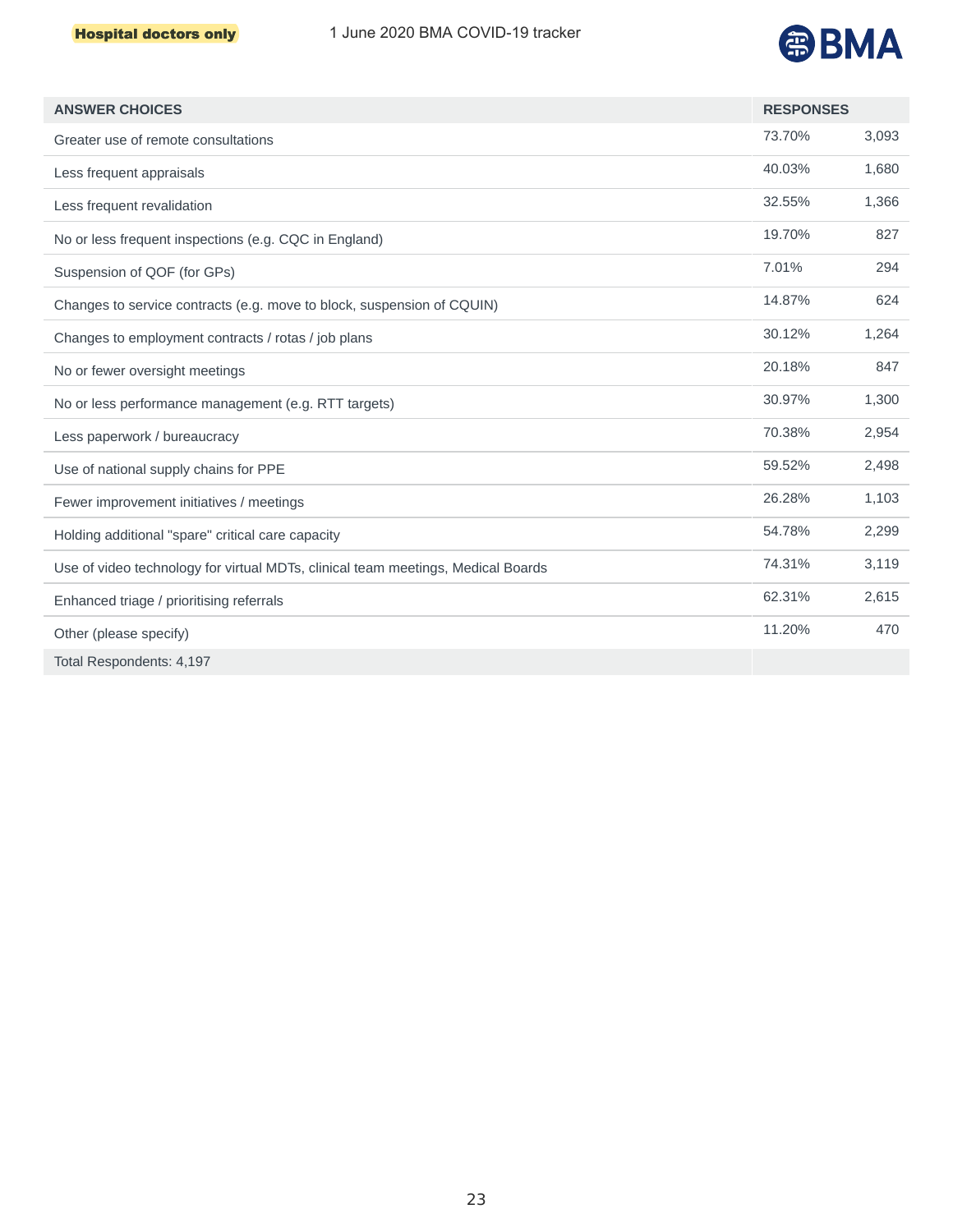

# Do you currently provide remote consultations for your patients?



| <b>ANSWER CHOICES</b>    | <b>RESPONSES</b> |
|--------------------------|------------------|
| Yes                      | 47.07%<br>2,005  |
| No - but I would like to | 12.86%<br>548    |
| No                       | 40.07%<br>1,707  |
| <b>TOTAL</b>             | 4,260            |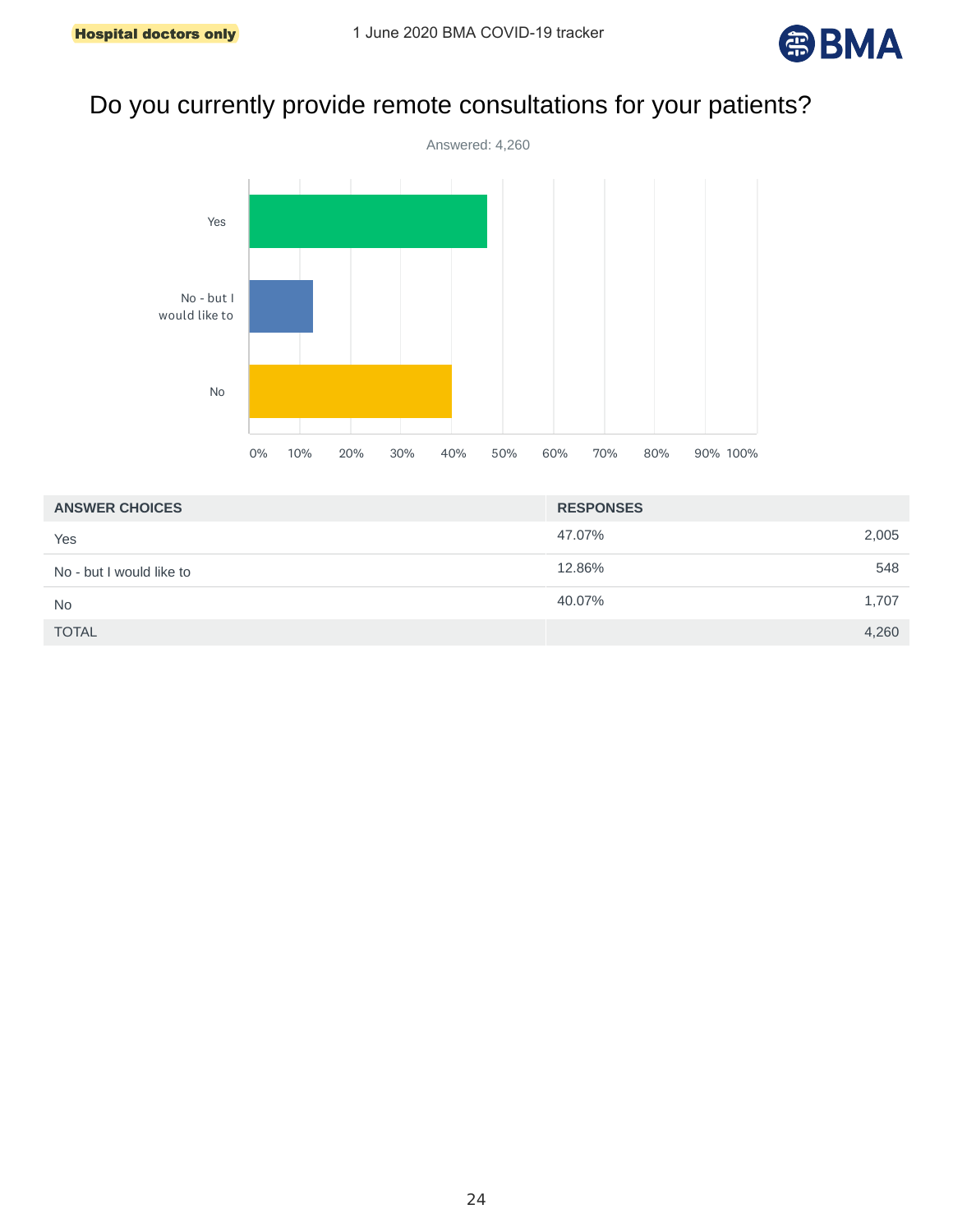

# To what extent, if at all, has your ability to provide remote consultations for your patients been limited by any of the following during the Covid-19 pandemic?

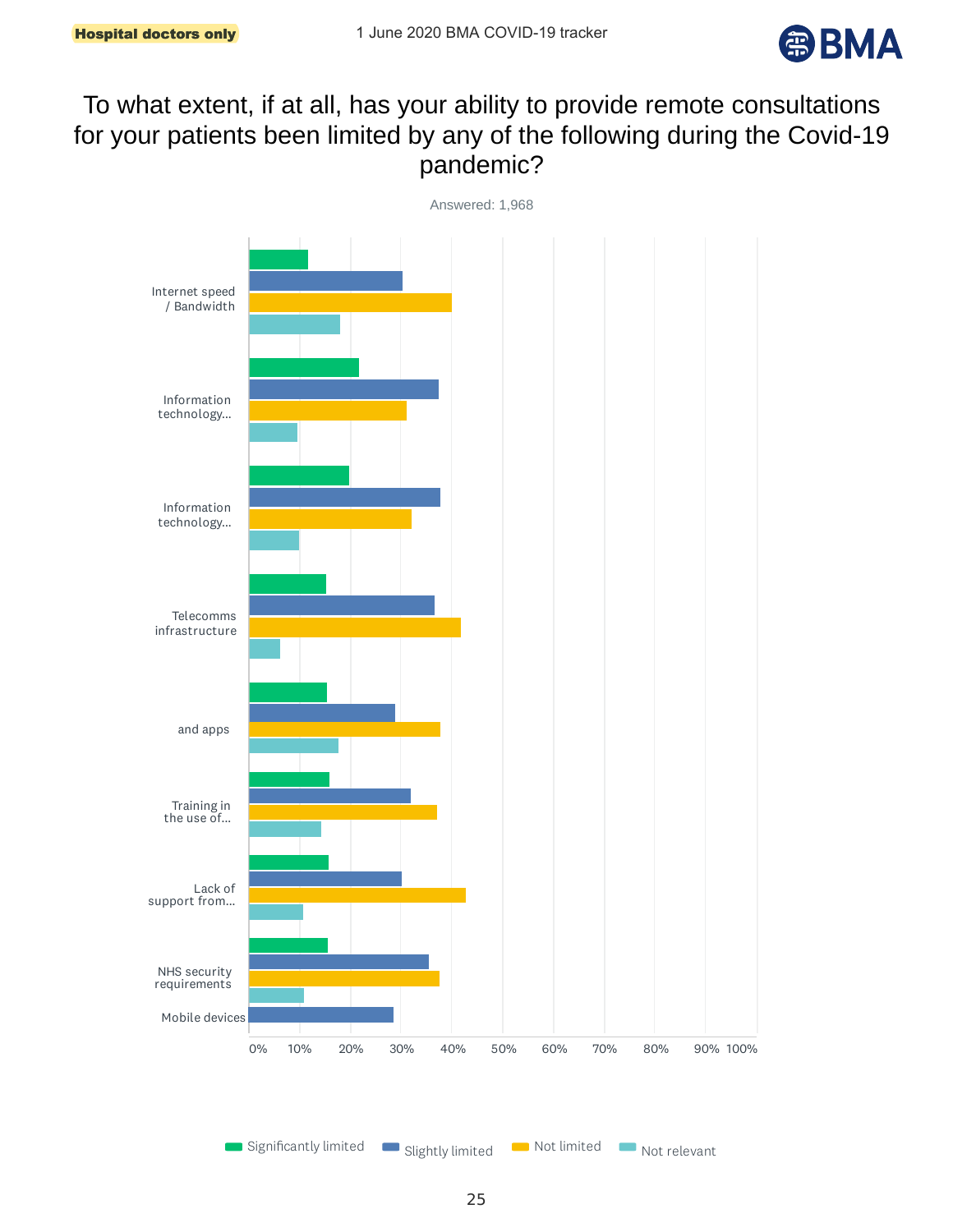

|                                             | <b>SIGNIFICANTLY</b><br><b>LIMITED</b> | <b>SLIGHTLY</b><br><b>LIMITED</b> | <b>NOT</b><br><b>LIMITED</b> | <b>NOT</b><br><b>RELEVANT</b> | <b>TOTAL</b> |
|---------------------------------------------|----------------------------------------|-----------------------------------|------------------------------|-------------------------------|--------------|
| Internet speed / Bandwidth                  | 11.61%<br>228                          | 30.31%<br>595                     | 40.14%<br>788                | 17.93%<br>352                 | 1,963        |
| Information technology hardware             | 21.65%<br>424                          | 37.49%<br>734                     | 31.15%<br>610                | 9.70%<br>190                  | 1,958        |
| Information technology software             | 19.90%<br>389                          | 37.80%<br>739                     | 32.28%<br>631                | 10.03%<br>196                 | 1,955        |
| Telecomms infrastructure                    | 15.25%<br>297                          | 36.70%<br>715                     | 41.79%<br>814                | 6.26%<br>122                  | 1,948        |
| Mobile devices and apps                     | 15.51%<br>302                          | 28.86%<br>562                     | 37.90%<br>738                | 17.72%<br>345                 | 1,947        |
| Training in the use of<br>software/hardware | 16.08%<br>313                          | 32.10%<br>625                     | 37.34%<br>727                | 14.48%<br>282                 | 1,947        |
| Lack of support from IT department          | 15.86%<br>309                          | 30.39%<br>592                     | 42.97%<br>837                | 10.78%<br>210                 | 1,948        |
| NHS security requirements                   | 15.68%<br>305                          | 35.63%<br>693                     | 37.69%<br>733                | 11.00%<br>214                 | 1,945        |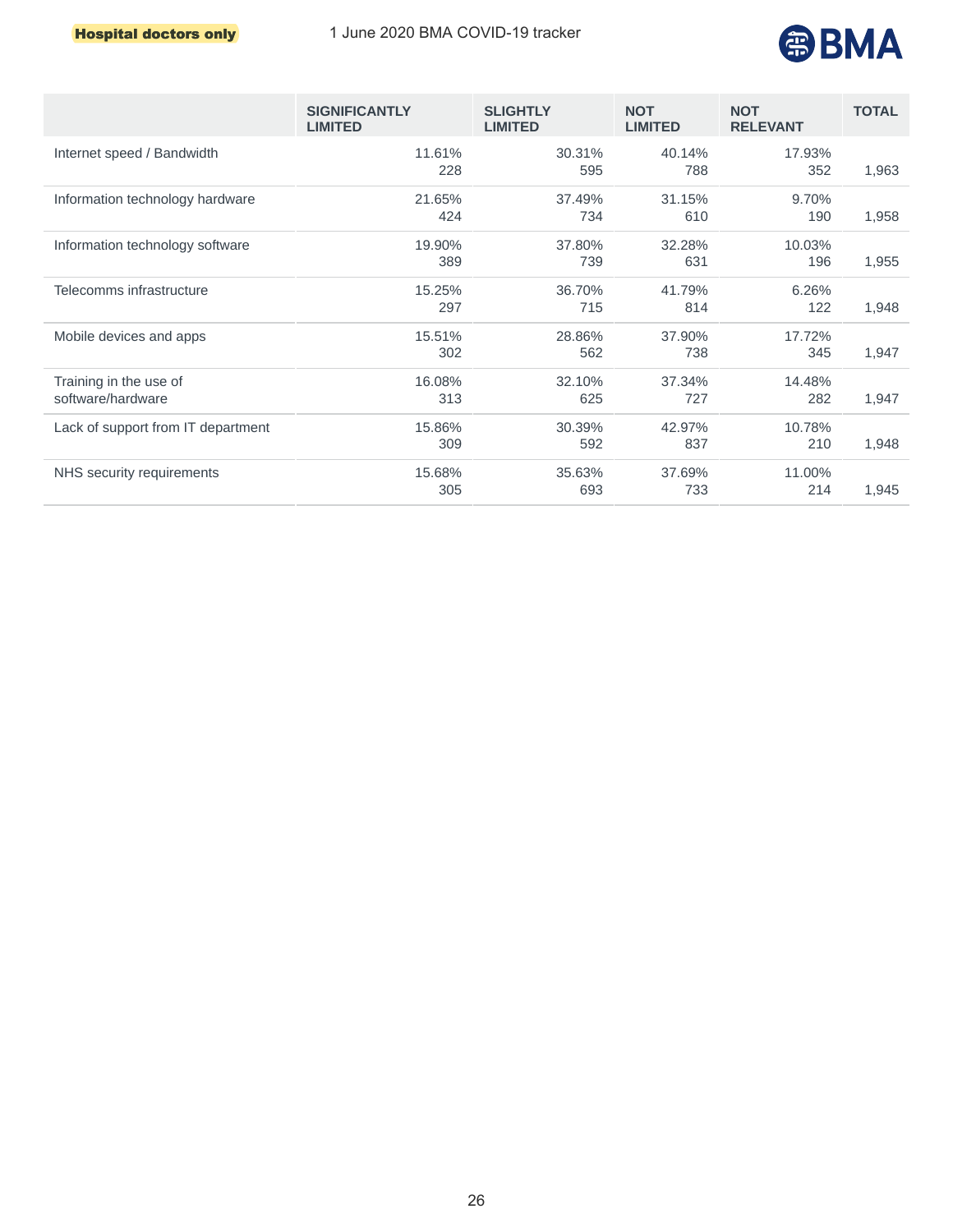

#### Have you been provided, if relevant, with adequate support and equipment to provide NHS services when working at home?



| <b>ANSWER CHOICES</b>                                               | <b>RESPONSES</b> |       |
|---------------------------------------------------------------------|------------------|-------|
| Not relevant - my job is not suitable for home-working              | 54.47%           | 2.287 |
| No - I want to work at home but support and equipment is inadequate | 12.65%           | 531   |
| No - I do work at home but support and equipment is inadequate      | 10.26%           | 431   |
| Yes - I work at home with adequate support and equipment            | 22.62%           | 950   |
| <b>TOTAL</b>                                                        |                  | 4.199 |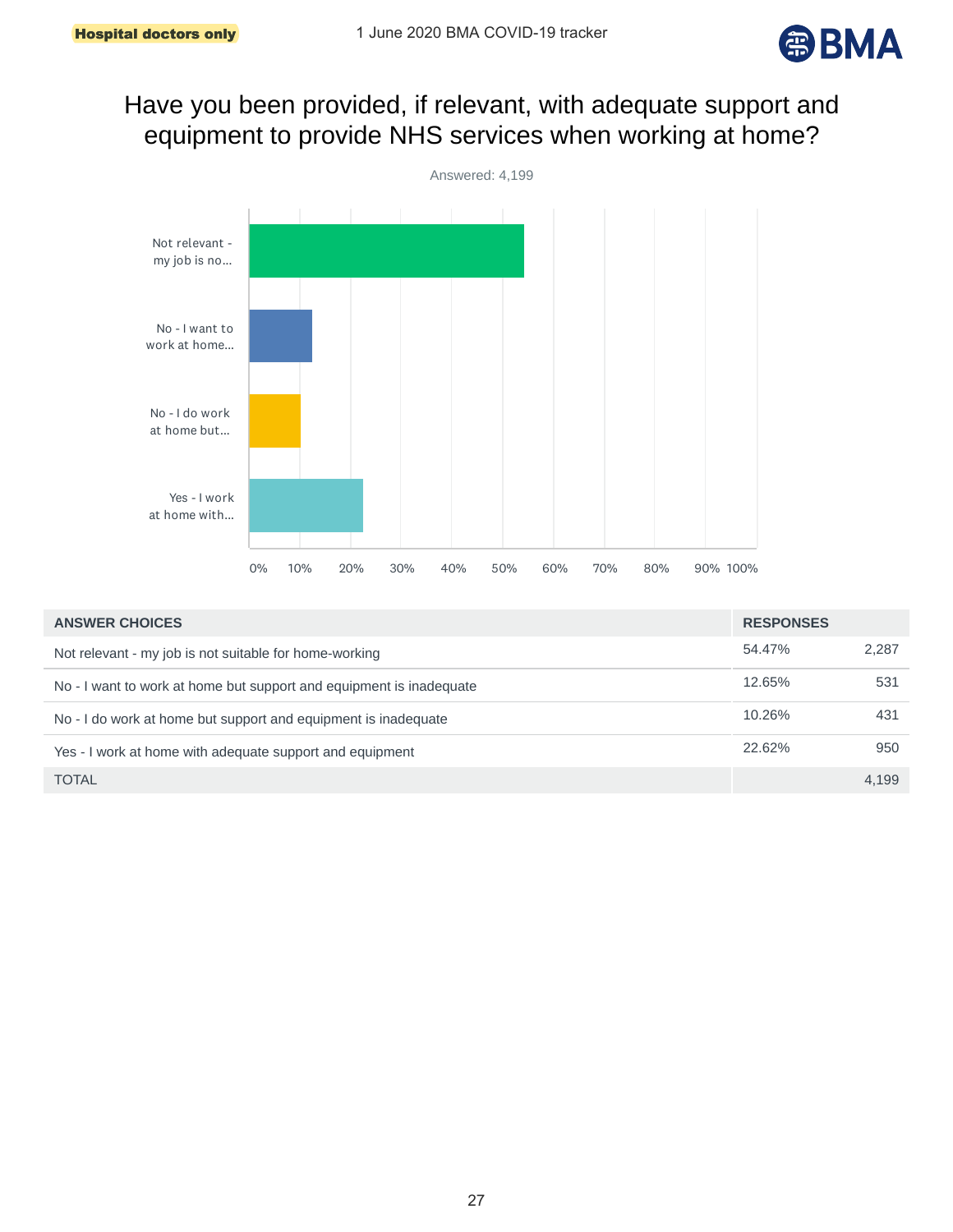

# Have your rotas / job plans / contractual terms and working arrangements changed due to the pandemic?



| <b>ANSWER CHOICES</b>             | <b>RESPONSES</b> |  |
|-----------------------------------|------------------|--|
| Yes - permanently                 | 2.67%<br>112     |  |
| Yes - for an agreed term          | 33.26%<br>1,393  |  |
| Yes - but with no agreed end-date | 44.84%<br>1,878  |  |
| <b>No</b>                         | 805<br>19.22%    |  |
| <b>TOTAL</b>                      | 4,188            |  |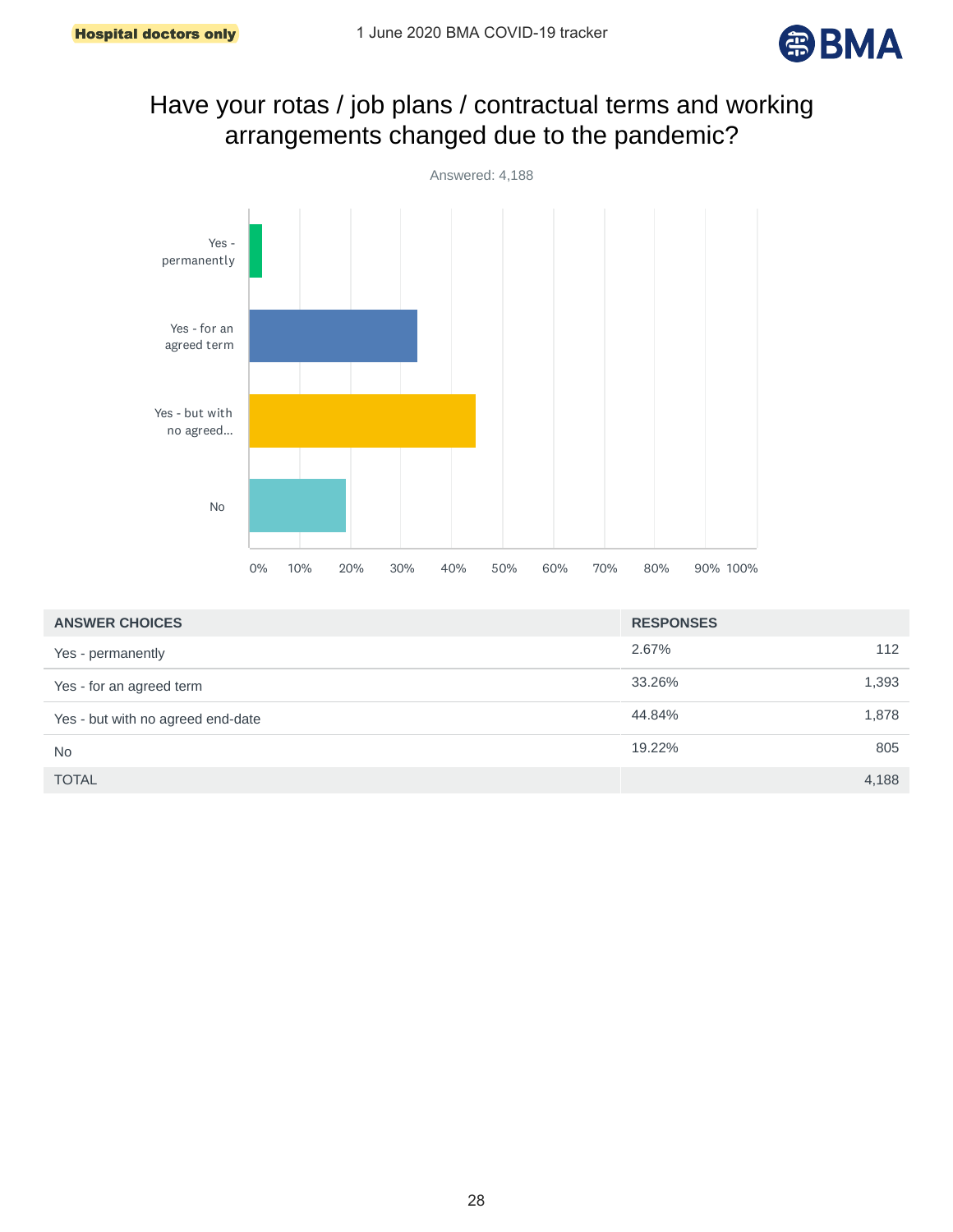

# Has your pay been correctly adjusted in line with the changes, if any, to your rotas / job plans / contractual terms?



| <b>ANSWER CHOICES</b>               | <b>RESPONSES</b> |       |
|-------------------------------------|------------------|-------|
| Yes - correctly adjusted            | 16.30%           | 682   |
| No - not or incorrectly adjusted    | 22.30%           | 933   |
| No need to adjust - already correct | 29.95%           | 1,253 |
| Too soon to know                    | 18.77%           | 785   |
| Not sure                            | 12.67%           | 530   |
| <b>TOTAL</b>                        |                  | 4,183 |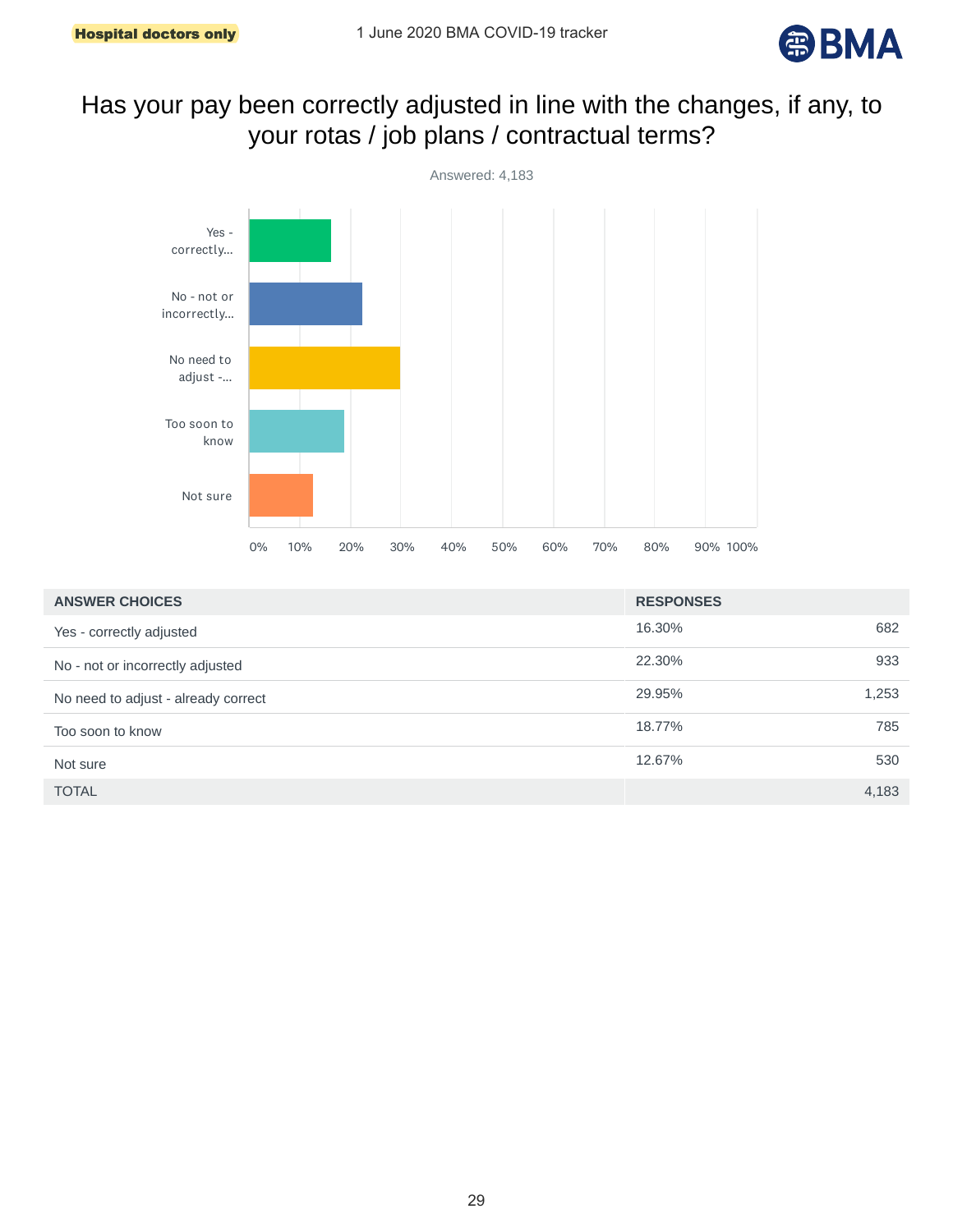

# Please indicate how strongly you agree or disagree with each of the following statements about your experience of working during the Covid pandemic.